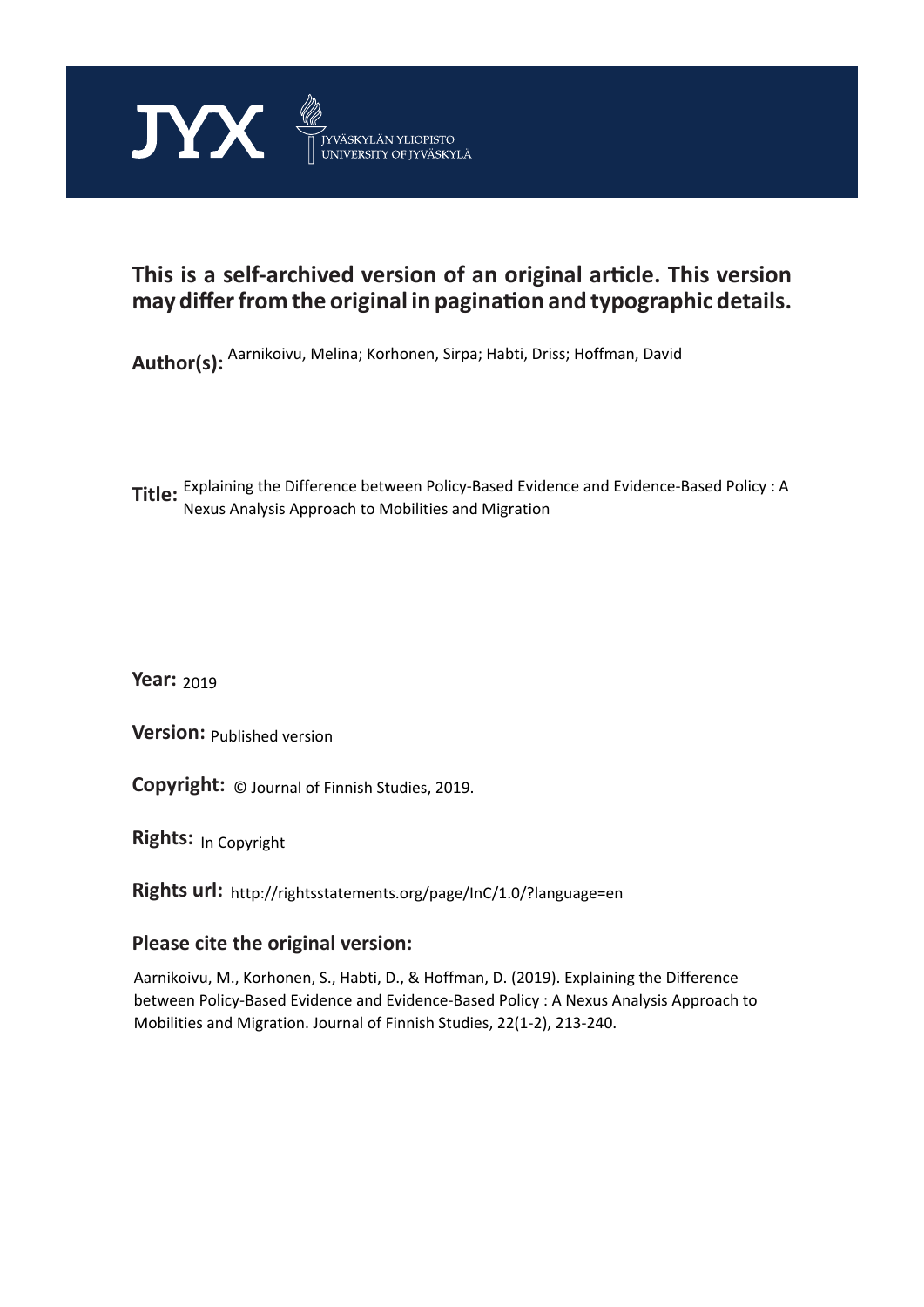# **Explaining the Difference between Policy-Based Evidence and Evidence-Based Policy: A Nexus Analysis Approach to Mobilities and Migration**

*Melina Aarnikoivu, University of Jyväskylä Sirpa Korhonen, University of Jyväskylä Driss Habti, University of Eastern Finland David M. Hoffman, University of Jyväskylä1*

#### **Abstract**

In this policy analysis, we explain the difference between policy-based evidence (PBE) and evidence-based policy (EBP). We argue that better, evidence-based understanding, explanations, and questions can be sought by problematizing the challenging forms of twenty-first century migration and mobilities. We emphasize that this can be done by not confusing PBE with EBP, especially when each is needed as a basis for specific types of action. By focusing on topics often viewed as "unrelated" or confused with one another, we underline the social dynamics that are unfamiliar to many policy actors, professionals, and stakeholders, who rely on scholars for actionable analyses. Our mode of inquiry is based on nexus analysis, and it contrasts and problematizes our recent studies, research in progress related to distinct types of mobilities and migration. The article draws on four disciplines and a more diverse set of perspectives than is the norm in Finland. Because of this, we are able to articulate better the relationship between contemporary migration challenges in Finland and present better policy questions that the mobilities paradigm brings into view.

**Keywords**: higher education—Europe, migration, mobilities, nexus analysis, policy analysis

<sup>1</sup> The authors are all founding members of the *Migration, Mobilities and Internationalization Research Group* (miGroup), a jointly led initiative of the Finnish Institute for Educational Research (FIER) and the Centre for Applied Language Studies (CALS) at the University of Jyväskylä.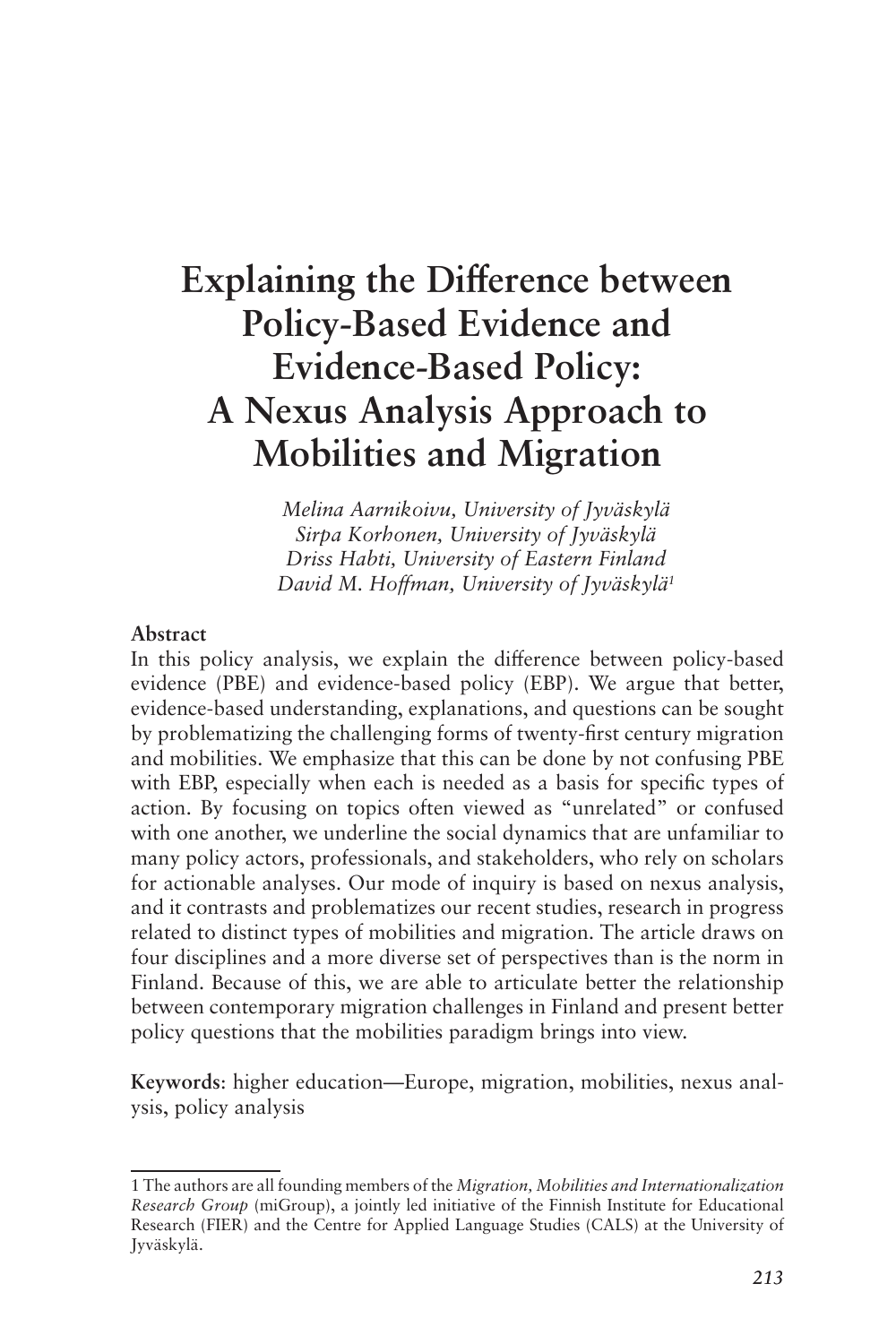### **Introduction:**

**Who Talks about Migration and Mobilities and Who Does Not?**

Our journey began in 2016 when we took part in a Finnish sociology conference, the theme of which was "the Future of the Sociological Imagination." In our presentation, we chose to discuss what was normally missed within the narrow, uncritical, and unproblematized way "immigration" was being approached across Finland. We argued that the focus failed to engage scholarly and policy debate that better explains the relationship between migration and the mobilities paradigm (Urry 2007). Our problematization, following Denzin, stressed the following propositions:

. . . [t]here are two types of interpreters: people who have actually experienced what has been described, and those who are often ethnographers, or field workers, so-called well-informed experts. These two types (local and scientific) often give different meanings to the same set of thickly described/inscribed experiences. (Denzin 1998, 325)

Denzin's distinctions were important in 2016 because in popular culture, the media, policy circles, and stakeholder groups, as well as in scholarship, many were focused on the sensationalized reporting of "Europe's refugee crisis" and frequently conflated all discourses on migration into extremely narrow terms of refugees, asylum seekers, and (im)migration. What went unnoticed by many sociologists of migration whom we met at the conference was the empirically-based framing developed over decades by organizations such as the International Organization for Migration (IOM), as well as the new generation of studies focused on mobilities. Denzin's distinction of (1) those experiencing a phenomenon from (2) experts implies two others: (3) persons who are both and (4) persons who are neither (table 1 below). This problematization highlights "who talks about migration and mobilities in Finland?" In terms of nexus analysis (Scollon and Scollon 2004), the mode of inquiry used in this article, these distinctions problematize four distinct historical bodies and perspectives that potentially come together in specific nexuses to act on migration and mobilities.

Initially, our rationale for using nexus analysis was motivated by its potential to problematize issues, topics, and settings that many of our Finnish-based colleagues were missing when it came to the relationship between migration and mobilities. Our purpose was to contrast those who frame discourses and act on "immigration" in Finland with those who do not or cannot. These specifically include people with professional competence(s) regarding migration or mobilities but who often have little or no experience of either topic. We do not claim that any of these points of departure is better or worse. Instead, we argue that relying on a single perspective when all four are important is unlikely to be relevant to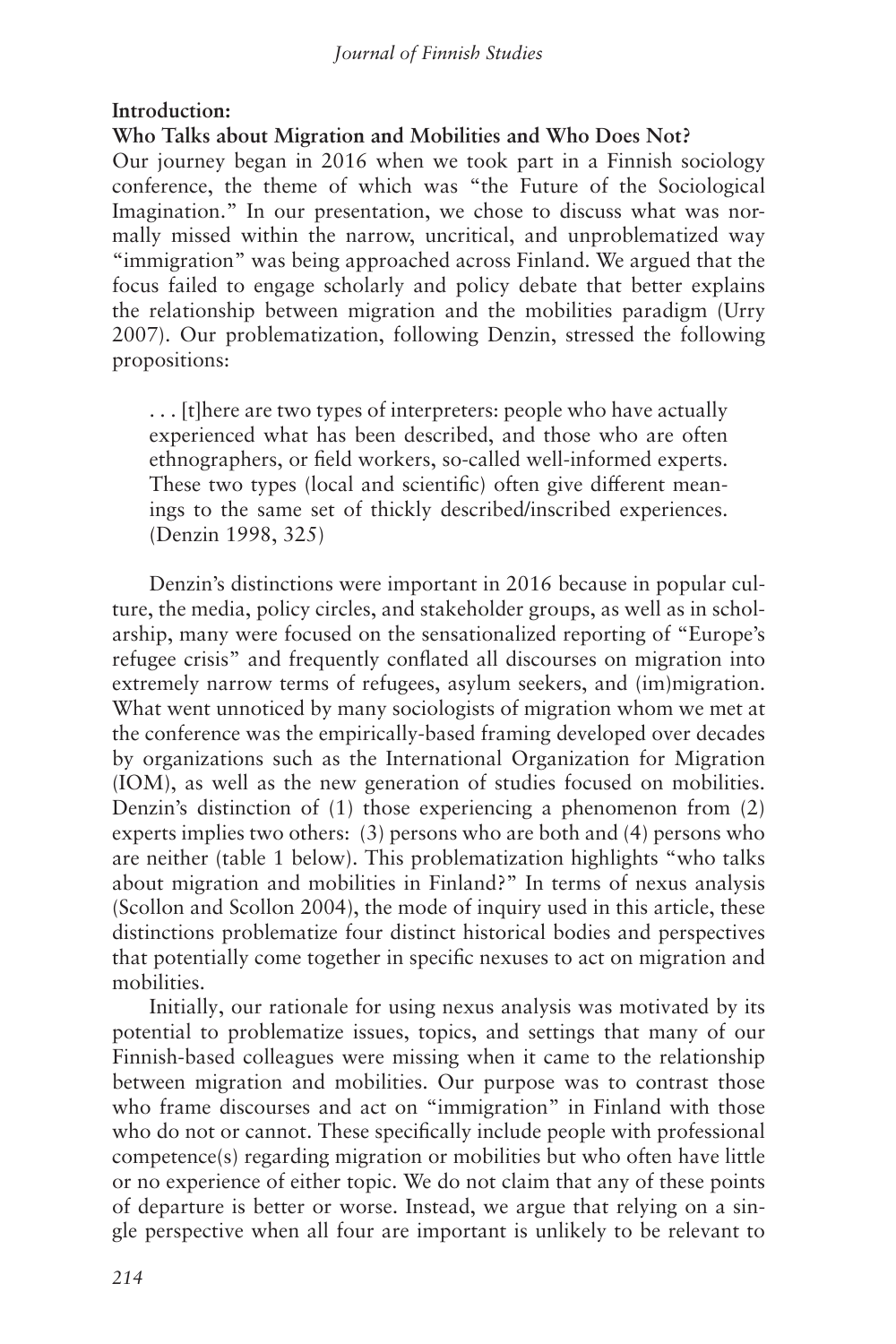| Four points of depar-<br>ture for discourse<br>and action regarding<br>migration and/or<br>complex mobilities | Experience(s) of migration and/or complex<br>mobilities                                                                                                           |                                                                                                                                                                            |
|---------------------------------------------------------------------------------------------------------------|-------------------------------------------------------------------------------------------------------------------------------------------------------------------|----------------------------------------------------------------------------------------------------------------------------------------------------------------------------|
| Professional com-<br>petence(s) regarding<br>migration and/or<br>complex mobilities                           | Persons with profes-<br>sional competence(s)<br>regarding migration<br>and/or complex<br>mobilities and expe-<br>rience(s) of migration<br>or complex mobilities. | Persons with profes-<br>sional competence(s)<br>regarding migration<br>and/or complex<br>mobilities but with<br>no experience(s) of<br>migration or complex<br>mobilities. |
|                                                                                                               | Persons with experi-<br>$ence(s)$ of migration<br>and/or complex<br>mobilities but with no<br>professional com-<br>petence(s) regarding<br>these topics.          | Persons with no<br>professional com-<br>petence(s) regarding<br>migration and/or<br>complex mobilities<br>and no experience(s)<br>of migration or<br>complex mobilities.   |

**Table 1.** Historical Bodies of Discourses. Based on Hoffman (2007, 43), adapted by Hoffman, Habti, Korhonen, and Aarnikoivu (2016).

growing groups that correspond to fundamental qualitative distinctions and the key situations and settings they spotlight. By doing a policy analysis—rather than assuming that the present policy is adequate—we ask: might different types of policy options and alternative courses of action come into view when taking into account the actualities embodied by specialists from three of the four quadrants rather than relying on only one of four potential points of departure? More simply put: who could discuss migration and mobilities but normally does not?

It should be noted that *policy analysis* is distinct from *policy research* that focuses on existing policies, practices, and implications using "evidence" defined in choices that have already been made (Wildavsky 1987). Policy analysis contrasts alternative courses of action and the best evidence for justifying one approach over another. In other words, much policy research involves *policy-based evidence* (PBE). Policy analysis, by contrast, concerns articulating policy options and identifying the best available evidence, often advanced as *evidence-based policy* (EBP).

This article first overviews key background issues and the relevant literature that allows us to use nexus analysis to explain and underline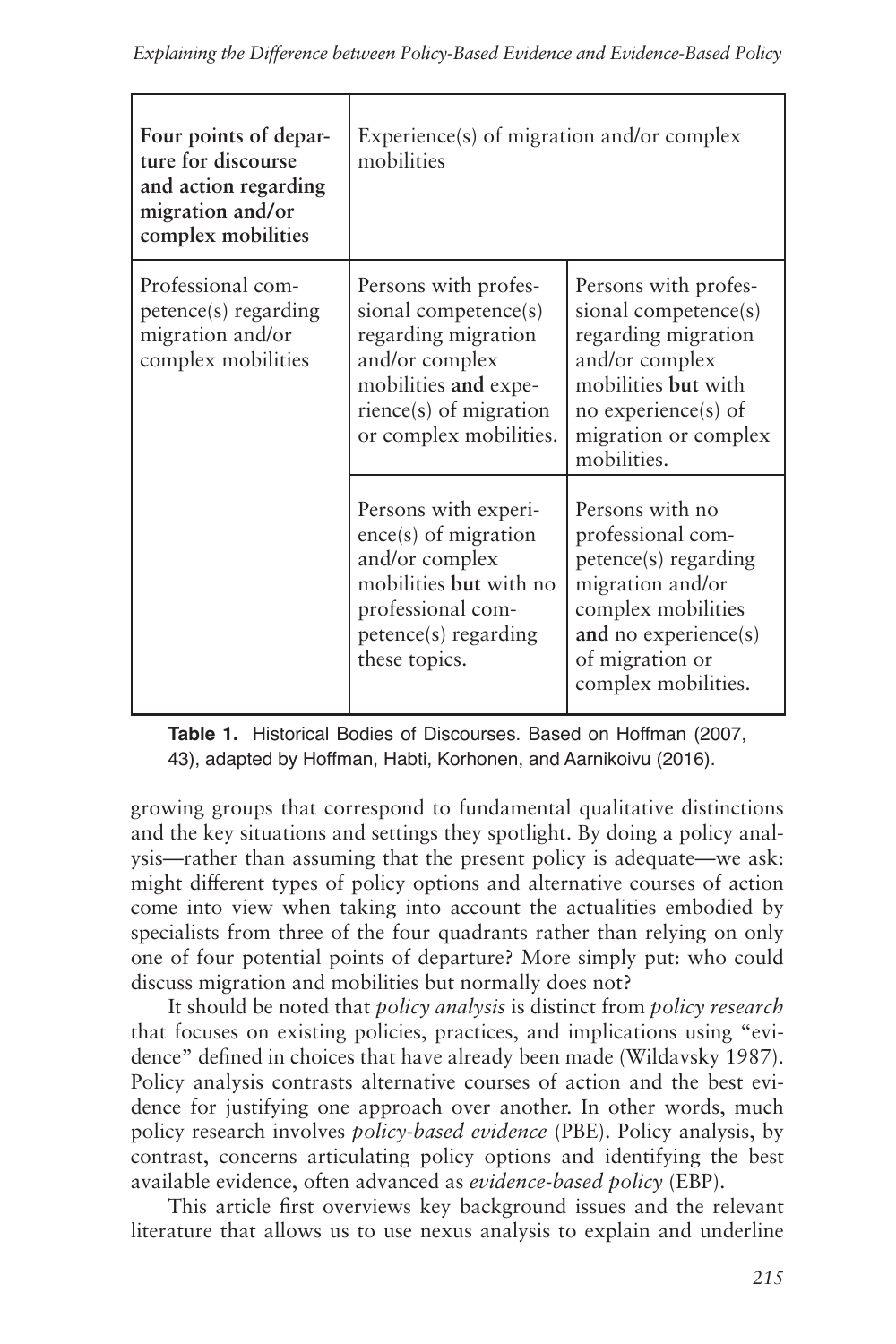the need for policy analysis as a process of contrasting alternative courses of action and the evidence supporting them (Wildavsky 1987). Following the literature review, we detail the way in which we have drawn on nexus analysis, as well as define its key features. In our analysis, we provide four concrete, research-based examples (vignettes) from the topics we are each focused on in our respective disciplines: applied language studies, intercultural communication, sociology, and comparative and international higher education studies. Finally, in our discussion and conclusions we advance our claims, in terms of policy analysis of the most relevant distinctions, types of evidence, and focal points we believe could be used to articulate viable alternatives aimed at a constructive, realistic change, based on better questions grounded in multiple perspectives.

#### **Background and Literature Review**

Nexus analysis, the mode of inquiry used in this policy analysis, identifies and spotlights significant *discourses in place* (Scollon and Scollon 2004) that shape specific situations. Single discourses often reveal something interesting. However, they fail to explain the set of perspectives we problematized in our introduction, or their relationship. As a necessary first step, we review the most visible discourses in place that concern our topic. The linkages between our work and the key literature, in turn, correspond to the broader *cycles of discourse* (Scollon and Scollon 2004) that form the wider context for our topic. Both discourses in place and cycles of discourse are key focal points in nexus analysis, explained in more detail later in the methodology section.

#### *Internationalization Policy that Misses More than It Reveals*

It is not difficult to locate studies in higher education research, for example, which claim to be international but which pay little notice to mainstream scientific debate, theoretical developments, methodologies, or critical inquiry (Kosmützky and Nokkala 2014). While internationalization is a very powerful concept across our analysis, much of it results from "following" fashions (Birnbaum 2000) that are connected to the short attention span of policymakers (Teichler 2004) instead of breaking new scientific ground. Within the established discourses that are focused on internationalization and mobilities (Urry 2007), what explains several challenges is the failure to grasp the key tensions between *established* forms of internationalization and academic mobility (Trondal, Gornitzka, and Gulbrandsen 2003) and *emergent,* complex mobilities (Archer 1995; Urry 2007). Within Finnish society, a critical look at higher education is necessary because much contemporary migration is socially mediated within internationalization discourse (Käyhkö, Bontenbal, and Bogdanoff 2016).

The explanation for this is higher education, which is grounded in liberal ideology and is where normative internationalization and academic mobility has never been seriously critiqued (Pashby 2015). While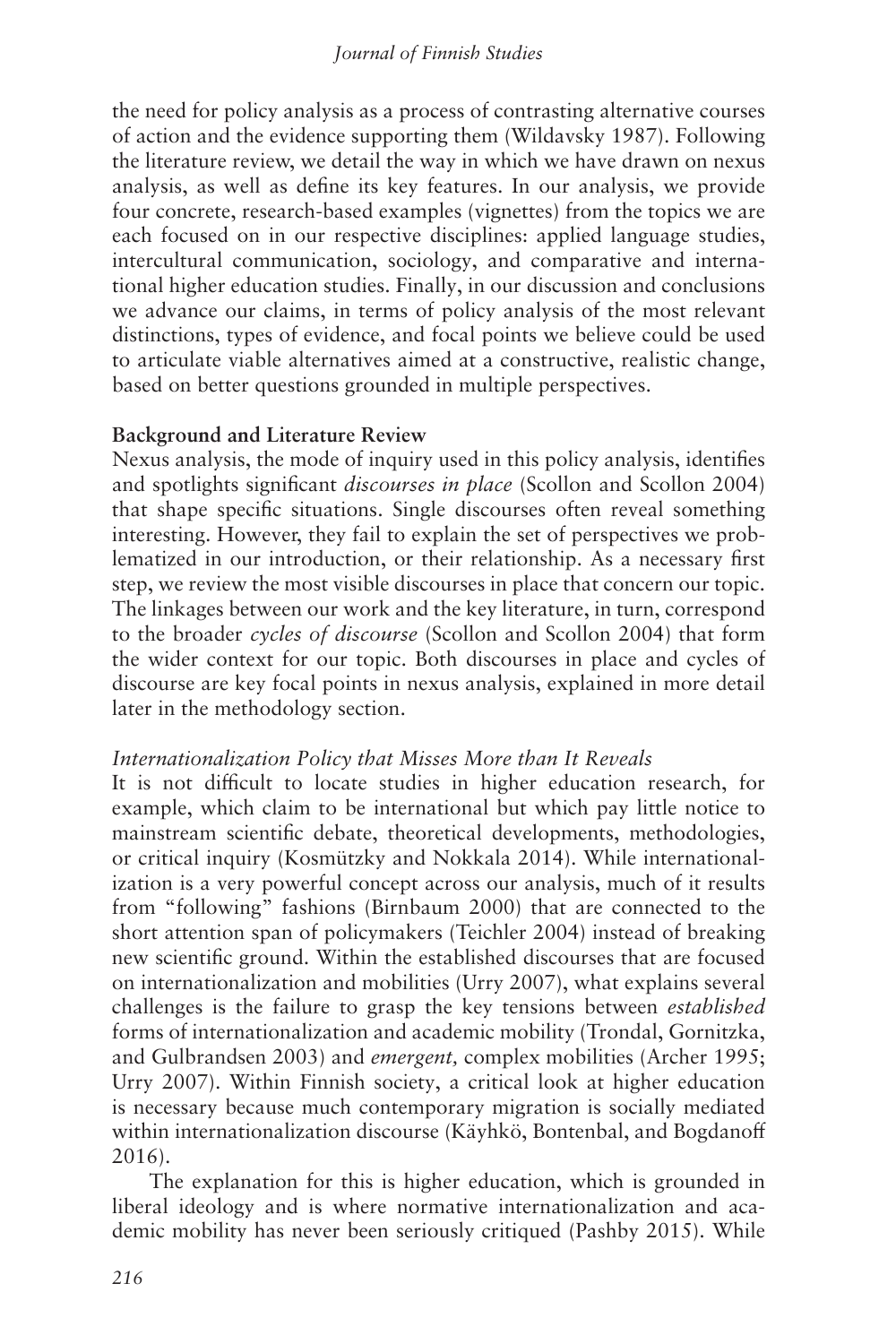mainstream social sciences and humanities made major advances in scholarly inquiry, liberally-driven, neo-colonial framing of internationalization and mobility were never subjected to emancipatory paradigm shifts aiming at social inclusion happening on the same campuses. This lack of scholarly horsepower left higher education specialists ill-prepared for the transnational ideological shift in which neoliberal ideology supplanted liberal ideology. While a few specialists discussed this ideological shift as it was happening, seminal critique (Slaughter and Leslie 1997; Rhoades and Slaughter 2004) was not aimed at internationalization, mobilities, or migration. A few early efforts critiqued the global implications of transnational academic capitalism and international agenda setting (e.g., Currie and Newson 1998; Marginson 2006; Kallo 2009) accounting for the complexities of mobilities and migration (Marginson, Murphy, and Peters 2009; Tremblay 2004; Urry 2007). However, by the time Pusser et al. (2012), Slaughter and Cantwell (2012), Kauppinen (2012), and Cantwell and Kauppinen (2014) got traction on transnational academic capitalism, global higher education had adopted neoliberal new public management.

Amid this largely undetected ideological shift, the central distinction that our analysis brings into focus concerns settings that are inclusive, international, and innovative versus those that are not, particularly regarding contemporary mobilities. These key discourses in place are particularly important because universities in Finland frame much of their current efforts aimed at "immigration," especially regarding refugees and asylum seekers, in terms of uncritical internationalization policy discourse. Much of this discourse is ill-suited to the acute social challenges highlighted in our four vignettes, presented in the analysis section. In stark contrast to much uncritical, atheoretical, and unproblematized neoliberal higher education policy aimed at internationalization and academic mobility, a new generation of social scientists zoomed in on "the mobility turn" (Urry 2007) over the past decade. Inspired by Urry (2007), this paradigm, as the articles of this special issue highlight, is squarely aimed at the type of complexity that inward-looking social science simply misses.

#### *International Highly Skilled Migration and the "Mobility Turn"*

Increasing global mobility<sup>2</sup> has also accelerated the mobility of highly skilled people<sup>3</sup> worldwide (Favell, Feldblum, and Smith 2007). This is a result of the globalization of information, economies, transports, goods,

<sup>2 &</sup>quot;Migration" and "mobility" as concepts in the current literature on highly skilled people are referred to and used in different ways. The term *migration* usually entails movement from one country or location to another for necessity or with enforcement, while the term *mobility* infers a free and self-initiated movement (Habti and Koikkalainen 2014), often meant for a shorter stay abroad, or it may refer to movement within the European Union. 3 OECD (2008) defines a highly skilled person as someone with either tertiary education or equivalent experience. Conceptually, different definitions and classification of the category of highly skilled person were introduced at national and international levels (see OECD 2008, Lowell 2008). Combining educational level, sector of occupation, and salary threshold is often the strategy used by destination countries to guarantee that the actual qualifications of these migrants will match their migration status (Batalova and Lowell 2007; Cerna 2010).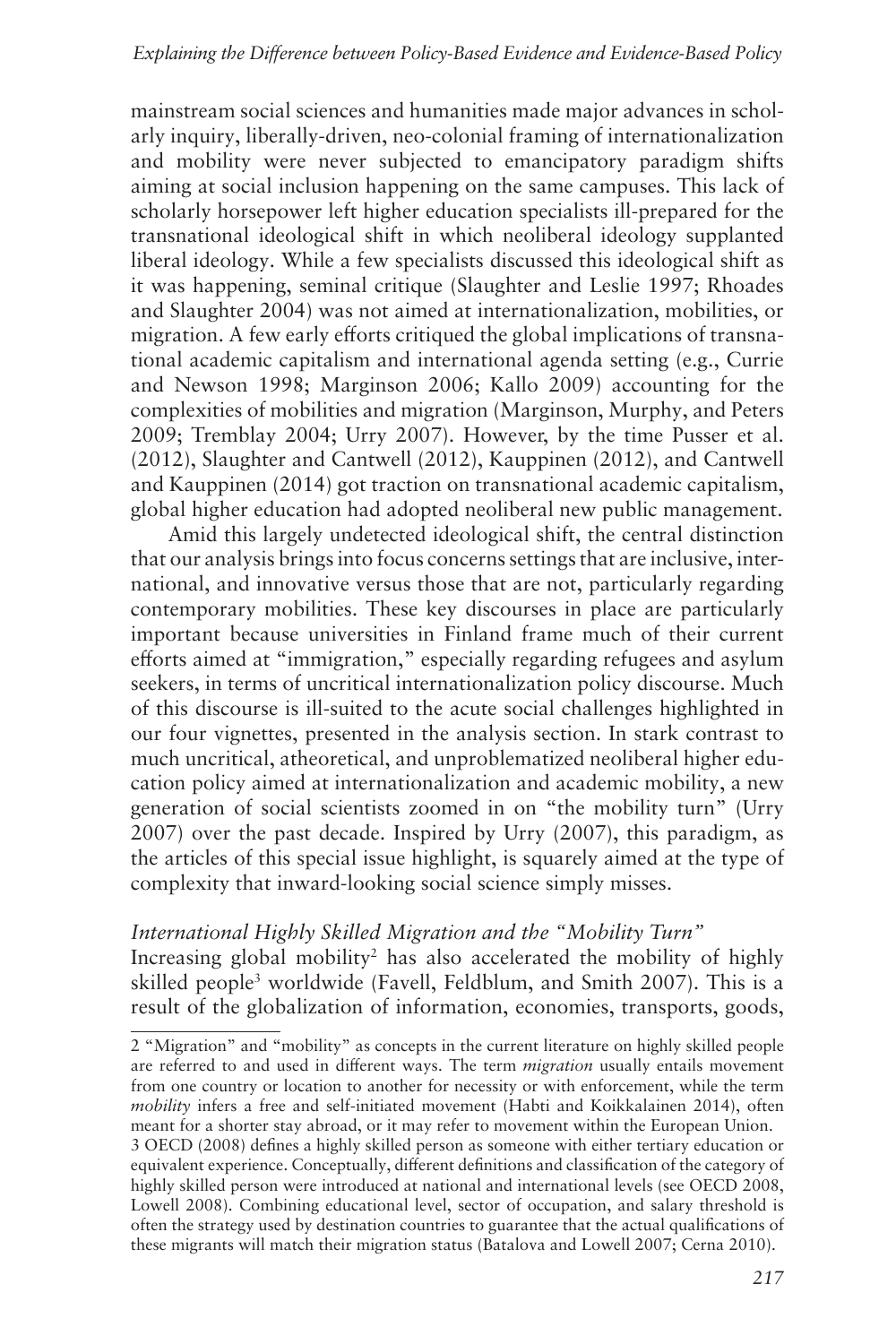higher education, and capitals. Mobilities challenge the idea of national borders and nation-states, spotlighting the needs for this workforce (Castells 2000; Xiang 2003; Smith and Favell 2006) and sparking worldwide debates about the "global war for talent" (OECD 2008).

The dynamic nature of the global labor market and economy raises new questions for further research, including the forms and patterns of mobility (OECD 2008). The internationalization of higher education is a major driver of the mobility of professionals, students, and academics, and their cross-border movement (Waters 2008; OECD 2008; Habti 2010, 2014, 2018) for better academic, educational, and employment opportunities (Xiang 2003; Saxenian 2006), or even cultural enrichment (Beaverstock 2005). However, the integration of these groups is not solely structured by the productivity of their knowledge and skills in the labor market, but could be subject to "symbolic struggles" and power relations over recognition, qualifications, and access to state institutions (Weiss 2006; Habti 2014).

Recent research has focused on theoretical and analytical developments linking occupational, socio-economic, socio-cultural, spatial, and life-course dynamics that affect mobility or hyper-mobility for personal, economic, or socio-cultural reasons. This research attends to the interplay between micro-, macro-, and meso-level factors that shape job, career, social, and spatial mobility for the highly skilled, as well as the extent to which they are integrated within receiving societies (Favell, Feldblum, and Smith 2007; Habti 2012; Habti and Elo 2018, 12). Recent research also addresses the life-course perspective (Wingens et al. 2011; Findlay et al. 2015) and the individual life stories and experiences of highly skilled migrants (Habti 2012; Ryan 2015). However, much has been left untouched regarding the multi-faceted nature of highly skilled mobility in a rapidly globalized world (Sheller and Urry 2006). A new theoretical and empirical approach, the "mobility turn" (Hannam, Sheller, and Urry 2006; Cresswell 2010) or "new mobilities paradigm" (Sheller and Urry 2006; Urry 2007) offers a new avenue forward with the literature of the mobilities paradigm by incorporating new ways of theorizing. The mobility turn highlights the overlooked "importance of the systematic movements of people for work and family life, for leisure and pleasure" (Sheller and Urry 2006, 207–8; see this issue's introduction).

Much of the higher education internationalization discourse is poorly suited to contemporary demographically driven challenges, such as migration in Finland. The mobilities paradigm and associated discourses offer a more robust approach, but are not widely used in the nexuses we focus on in our analysis. One possible reason for the disconnect between these two key discourses in place is a third discourse, which is not new, historically, but which is being experienced as new by some scholars and policy actors in Finland. The disconnect is further explained by the myopic focus on the "migration crisis" in a policy discourse that ignores the recent generations of migrants—already in Finland—who have been arriving in the country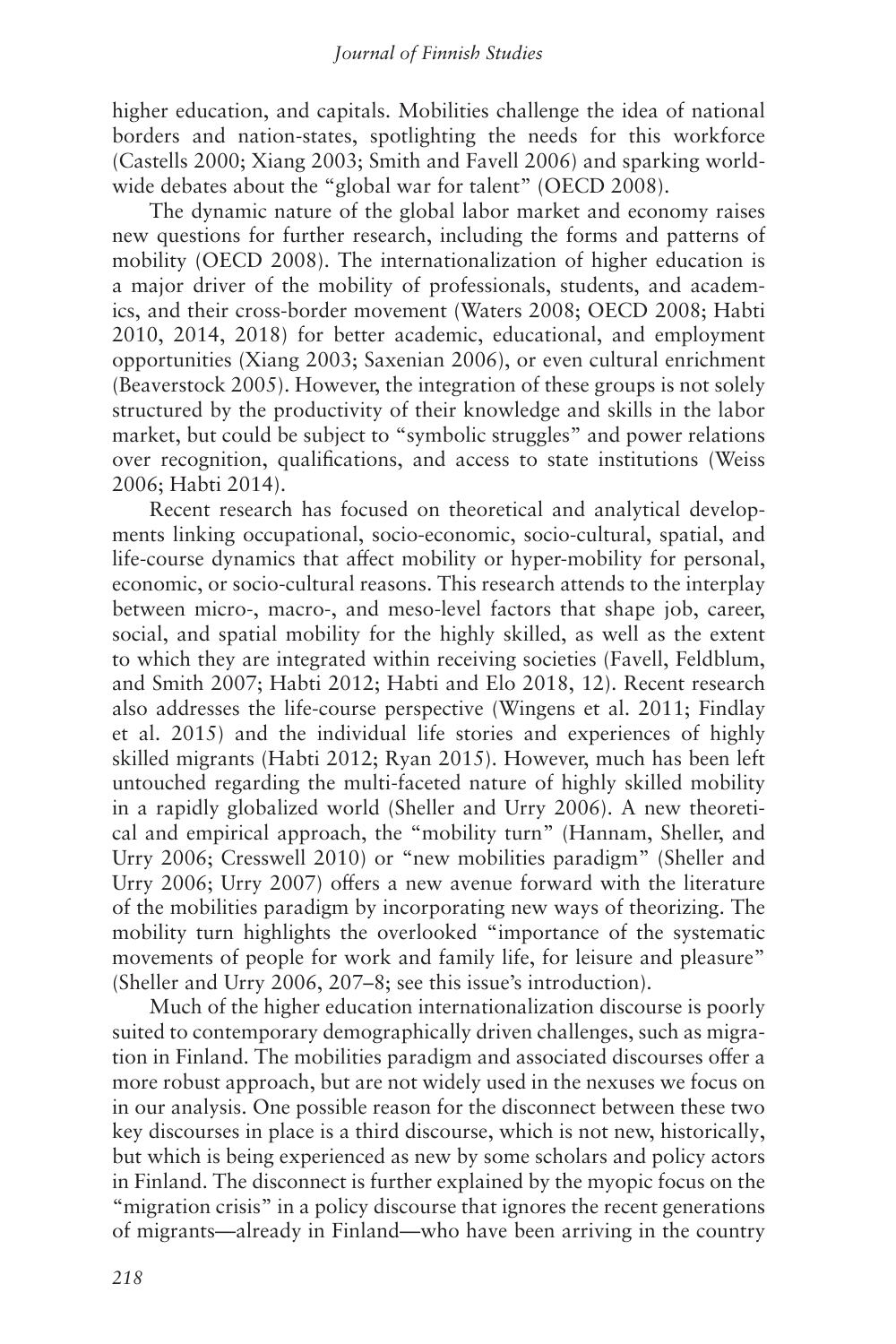over the past several decades (Jaakkola 2005). While refugee and asylum flows are important, policy analysis can only be done by understanding they are a single focal discourse, not *the* (single) discourse into which all mobilities can be—or should be—placed.

#### *Refugees, Asylum Seekers, the "Migration Crisis," and "Return"*

At the same time when international highly skilled migration benefits corporations, organizations, universities, and national economies (e.g., Harvey 2006), the EU is facing the most complex refugee challenge in its history. In the current situation, policy has aimed to control "floods" and "masses" of refugees and asylum seekers entering the EU. The International Organization for Migration<sup>4</sup> and supranational actors emphasize "voluntariness" of returns as a policy option but many are mandatory rather than voluntary (Black and Gent 2006; Bradley 2008; Hautaniemi, Juntunen, and Sato 2013). Those who opt for a truly voluntary return within return programs, (specifically, refugees with a permanent-residence permit) confront a decisive question regarding their future: to go or to stay? Returns result in giving up residence permits in exchange for travel expenses and (small) reintegration assistance, in an all-or-nothing decision (Huttunen 2010). These policies do not account for transnational dynamics or consider future developments in the region of return. Eastmond (2006) noted that the returnees from Sweden often adopt a different strategy and organize the return individually, ensuring a back-up plan, and Finlay, Crutcher, and Drummond (2011) explain that highly educated Sudanese refugees were prepared to return with their skills, to help in rebuilding their country, provided they are granted Canadian citizenship before the return.

Returns—voluntary, mandatory, or forced—are regarded as ways to control undesired mobility. This solution is often framed as final, unconcerned with the consequences for the returned, often deported, individuals. Returns have become an integral component of the EU migration policy (Black and Gent 2006; Harvey 2006). Within this highly politicized humanitarian emergency, perspectives from individuals seeking asylum and evidence based on research following them up are increasingly needed to frame both specialists' and public discourses. People with refugee experience have been forced to leave and they have experienced the loss of control over many aspects of their lives, but, nevertheless, they are individuals with skills, knowledge, and strengths (Correa-Velez, Gifford, and Barnett 2010), having obtained language, social, and networking skills, both en route and in host societies. However, these issues still remain largely unnoticed within the narrative of refugee masses.

Policy-oriented research on forced migration often focuses on macro-level phenomena. We argue that the analysis of individual experiences *could* inform policies and provide further insights to the study of refugees. Intercultural communication, as a field of study, has often the individual in

<sup>4</sup> See, e.g., http://publications.iom.int/system/files/pdf/avrr\_in\_the\_eu.pdf.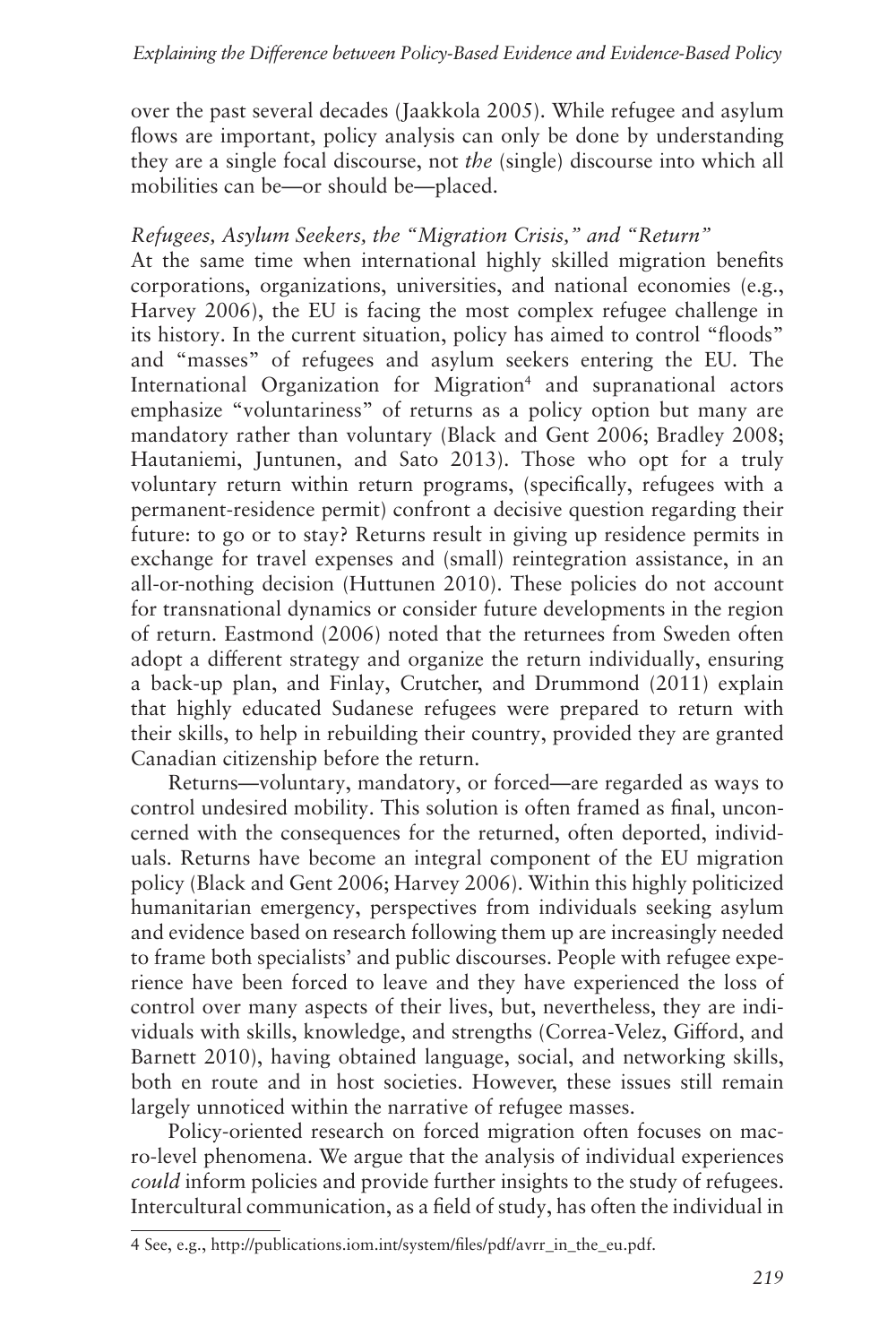the focus of research, but it has long served the needs of the affluent: business people and their family members, exchange students, and sojourners, and only marginally studied forced migration (Steyn and Grant 2007; Szkudlarek 2010). Refugees' and asylum seekers' restricted mobility and dependence on policymakers' decisions highlights the intertwined questions related to citizenship, human rights, power, and agency at the core of individual refugee experiences. Up until now, these have been of secondary interest in policy making, if noticed at all (Finlay, Crutcher, and Drummond 2011; Kibreab 2003; Muggeridge and Doná 2006).

Having discussed the most prominent discourses in place regarding migration and mobilities, we now move on to discussing nexus analysis in more detail. This is important, as nexus analysis as a mode of inquiry is not widely used in the disciplinary communities that form our key audiences. For that reason, it is important to outline the key features that allow us to make valid claims based on the evidence used in our argument. While policymakers might not always be keenly interested in the ways in which we arrive at our findings, it is critical that we make the methodological and theoretical connection between the problematization of our topic, the findings, and ultimately the policy implications of those findings.

#### **Methodology: Nexus Analysis as a Mode of Inquiry**

As a member of a research team,<sup>5</sup> Korhonen, one of the authors, asserted in 2015 the need for policy analysis across our team's respective areas of expertise during a thesis advising session with co-author Hoffman, Korhonen's dissertation supervisor.<sup>6</sup> Our experientially grounded hunch was the need for a far more nuanced understanding of the complex relationships cutting across settings where ideas, perspectives, and people are structurally excluded from view as a result of action that can be empirically observed but that most often goes unnoticed in the policy process (Hoffman et al. 2015). In other words, at the outset of our collaboration, we understood that the social dynamics we focus on are not very well understood by the specialists or policymakers within the perspectives we have problematized. Because this is the case, understanding key relationships across our distinct but interrelated topics becomes highly unlikely. Nexus analysis was developed by Scollon and Scollon (2004) in very similar circumstances, which is why we selected its theoretical and methodological premises to guide our analysis. The four different vignettes drawn from our respective fields of interest are outwardly "unconnected" in the minds of many within the types of perspectives we problematize in our introduction. That said, nexus analysis has allowed us to understand salient connections better, in ways that are actionable in terms of policymaking.

<sup>5</sup> Migration, mobilities and internationalization (miGroup), https://ktl.jyu.fi/en/research/ miGroup.

<sup>6</sup> Discussions between Sirpa Korhonen and David M. Hoffman, Jyväskylä, 2015.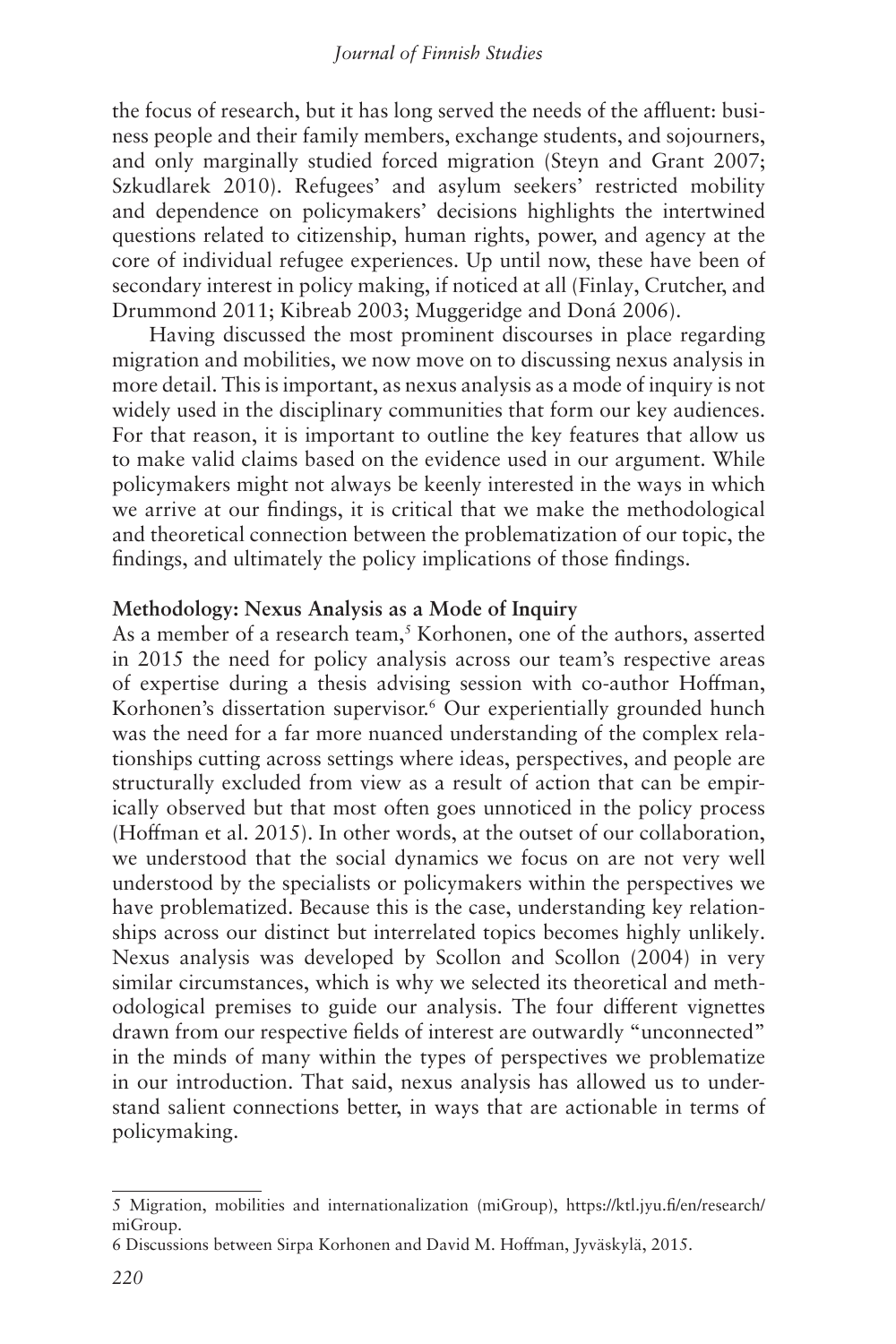#### *Key Terms in Nexus Analysis*

In order to test the potential of nexus analysis, it is important to outline its framework and features. To do so, we begin by defining a number of interrelated concepts. First, *a site of engagement* refers to settings in which mediated action is situated in a unique historical moment and material space where distinct practices intersect in real time. When a site of engagement is repeated regularly, it becomes a *nexus of practice*. In turn, the discourses regularly intersecting in these moments and material spaces are called *discourses in place.* There are three main activities that comprise nexus analysis. The first stage, *engaging the nexus of practice*, is the opening stage of the analysis, where analysts place themselves in a specific nexus of practice where they are both accepted and legitimate participants. Once having done so, they identify those *social actions* and *social actors* that are crucial to engaging the social issue in focus. Furthermore, the analyst needs to observe the *interaction order* of practices within the nexus. By interaction order Scollon and Scollon refer to any of the many possible social arrangements with which people form relationships in social interactions. Finally, in the first stage, the analyst determines the most crucial *cycles of discourse*—the histories and futures of different discourses that intersect in a particular nexus of practice (Scollon and Scollon 2004).

To understand the small changes happening in the nexus of practice, the analyst then needs to expand the analysis in both space and time and explore the connections between the past, present, and future discourses. This forms the second stage of nexus analysis, *navigating the nexus of practice*. At this stage, the analyst maps the cycles of people, places, discourses, objects, and concepts that circulate through the *micro-semiotic ecosystem* unique to each nexus. By doing so, the analyst wants to find anticipations, links, as well as their inherent timescales circulating through and within a nexus of practice. Moreover, one has to expand the *circumference* of the analysis from time to time, which means that instead of focusing and "getting stuck" on certain actions and moments, the analyst should "zoom in and out" to see if there are broader discourses that need to be considered when conducting the analysis (Scollon and Scollon 2004).

Last, *changing the nexus of practice* is what nexus analysis ultimately aims to do. By conducting discourse analysis, nexus analysis attempts to accomplish social change instead of merely studying it. "The outcome of a good nexus analysis is not a clear statement upon which further action may be taken. The outcome of a good nexus analysis is the process of questioning which is carried on throughout the project" (Scollon and Scollon 2004, 143–44). However, as is the case with many participative strategies aimed at social change, not everyone accepts the premise of social change as a scholarly objective within institutional, organizational, and professional settings (Scollon and Scollon 2004).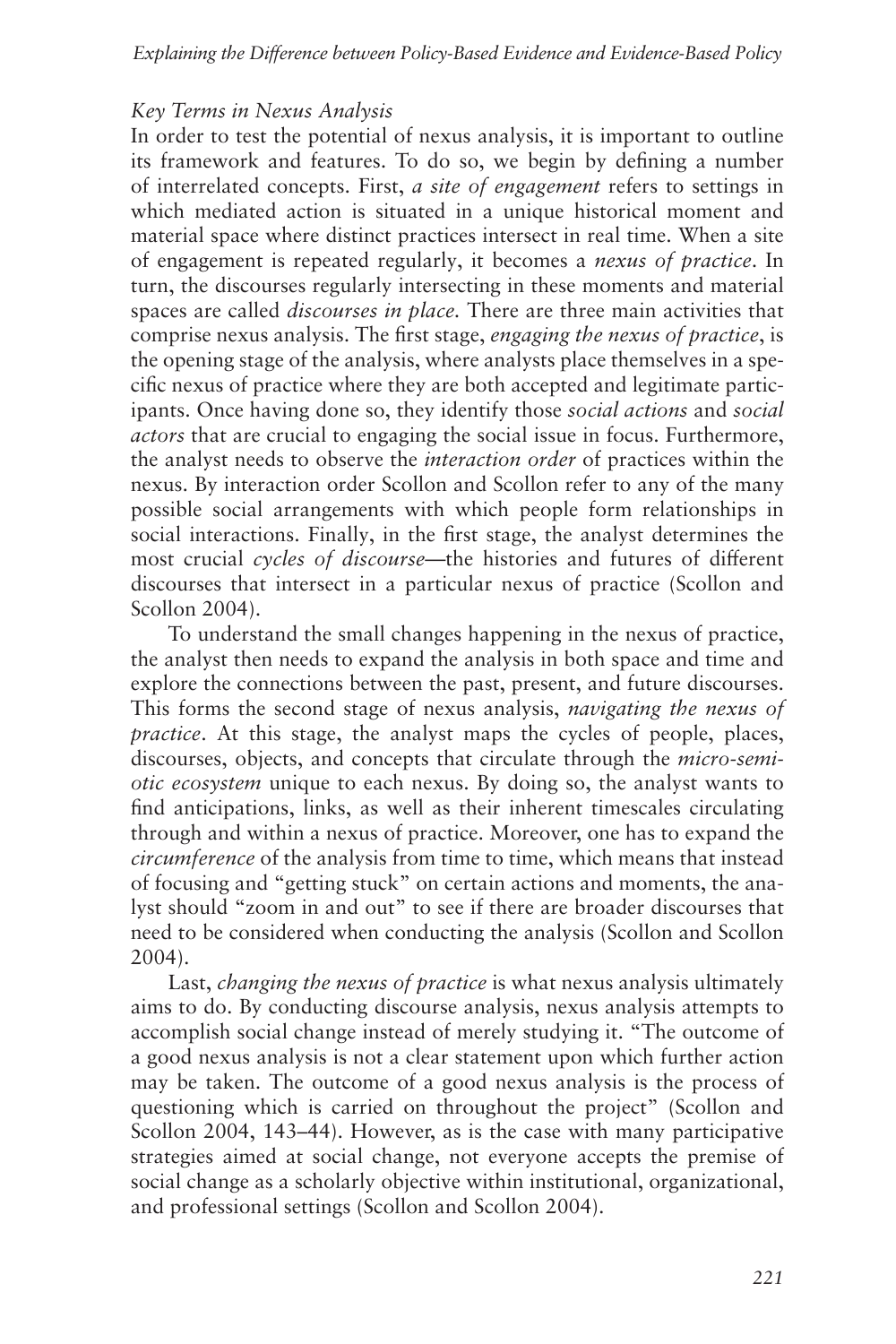Our analysis hinges on the same type of historical and institutional contextualization as is used in the Scollons' "micro-sociological analysis" (2004). It has close parallels to an interest in identifying the everyday settings and situations that bring a larger picture into view. Like Scollon and Scollon, we are interested in the tensions between "micro-rhythms in the integration of social action at one extreme" (Scollon and Scollon 2004, 68) and the need to study the structural nature of participation in societies' most important institutions set against a challenging and complex geopolitical backdrop. The key link between the work of the Scollons and our work though is that, like them, we find ourselves "deeply embedded in a set of social issues that circulate(d) through virtually every aspect of our lives" (Scollon and Scollon 2004, 70). In other words, we do not have to identify a focal setting to study "outside" the locations where we live and work. The respective vignettes we focus on in our analysis, presented in the next section, are our daily lives.

Finally, those familiar with nexus analysis will recognize that the authors are much more in the beginning of a very long process than near the end. Therefore, we have to draw a sharp distinction between *doing* a full-blown nexus analysis and *drawing on* the theoretical and methodological logic of nexus analysis, in order to illuminate possible paths forward regarding a positive impact on acute social challenges. While outside the direct scope of our policy analysis, this is a very important distinction that we will fully address in the discussion and conclusion of this article.

#### **Analysis: Better Questions Based on Understanding a Bigger Picture**

Another key similarity between our work and the work of Scollon and Scollon (2004) is that we are also focusing on several empirically grounded sites of engagement, each outwardly distinct. Holistically, these allow a bigger picture to emerge. While it is possible to approach scholarship and policy on our respective topics "as if" they were unrelated, we argue that the best policy questions will be based on a better understanding of their complex interrelationships. Following Denzin's (1998) distinction (see introduction), these are four vignettes from the research topics each of us has been studying, living, or both for the past several years.

#### *Vignette 1: Early Stage Scholars, Mobility, and the "Gap of Insecurity"*

There has been a great deal of research done on academic work/life balance (see, e.g., Cooklin et al. 2014; Fox, Fonseca, and Bao 2011; Ward and Wolf-Wendel 2012). Furthermore, there has been a great amount that has been written about scientific mobility (see, e.g., Ackers 2004; Guth 2008; Veugelers and Van Bouwel 2015) and the internationalization of higher education (see, e.g., Marginson and van der Wende 2007; Kogan and Teichler 2007). However, the relationship between these bodies of knowledge is something that has been less talked or thought about. In her doctoral research, Aarnikoivu (in progress) examines the trajectories of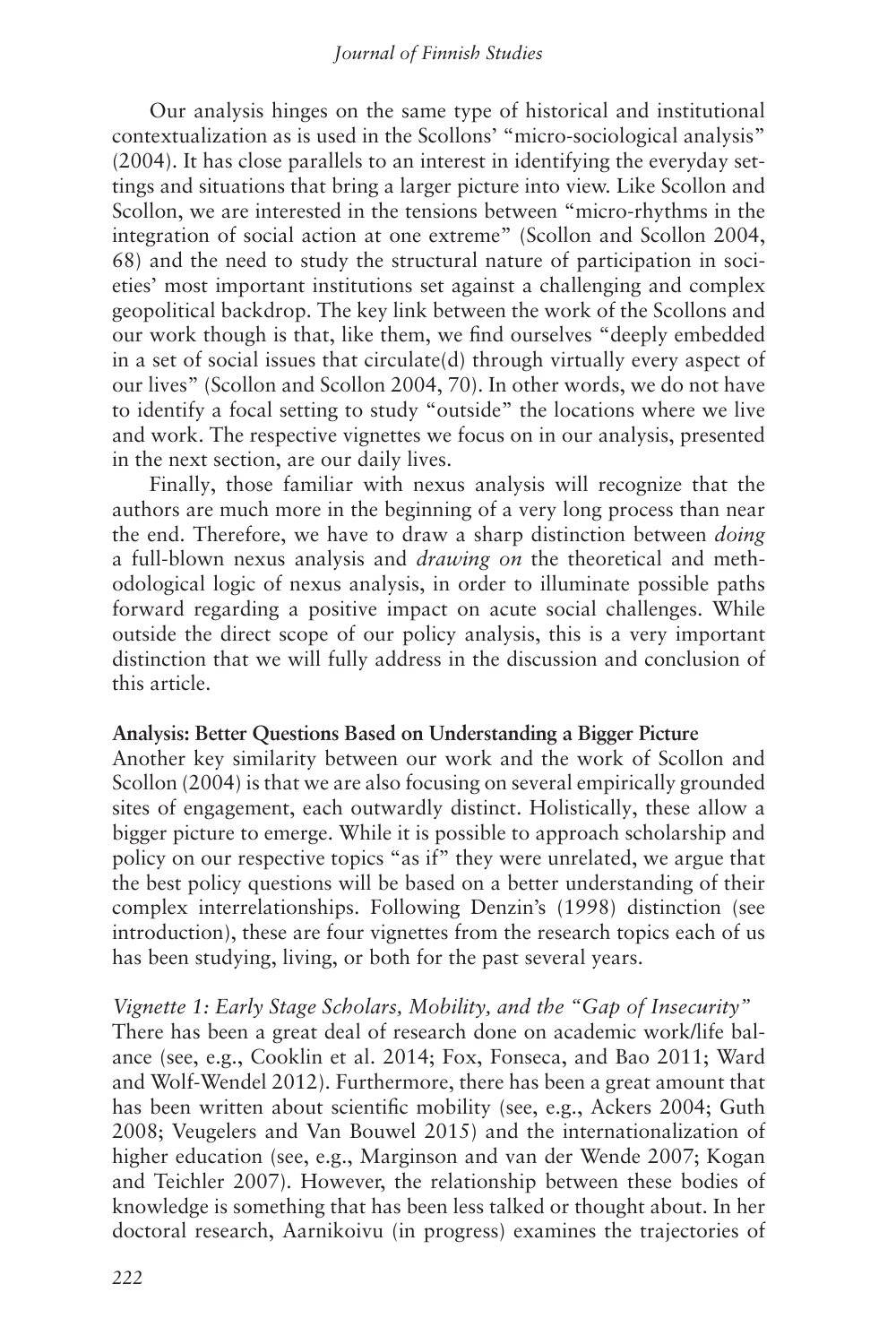two groups of doctoral students. To do this, she applies nexus analysis as a general methodological approach. The first group of participants consists of physicists and engineers based at CERN, the European Organization for Nuclear Research, where Aarnikoivu did insider ethnography (see, e.g., Aarnikoivu 2016; Alvesson 2003) from July 2015 to December 2016. The participants are affiliated with universities in eight different European countries, including Finland. To clarify, the doctoral students at CERN are not typically employed by CERN, but instead they use the CERN facilities in order to carry out their dissertation work. Typically, they either work on grants or are paid by different research groups. The second group consists of doctoral students of applied language studies doing their dissertations at the Centre for Applied Language Studies, University of Jyväskylä, Finland. However, because the work of the second group is still in progress, only the first group will be discussed in this policy analysis.

Although there are several different issues that the doctoral students of the studied group were facing throughout their studies, the complex themes of *mobility*, *temporariness*, and the *gap of insecurity* were the most apparent ones that emerged while Aarnikoivu was navigating the nexus of doctoral studies at CERN. This could be explained by the fact that not only were the participants highly mobile people, having decided to work outside their country of origin, but they were also working in a highly mobile environment where people were continuously moving to or from. As studied earlier, academic mobility is usually connected to uncertainty related to fixed-term employment, which again presents challenges for researchers and their families (e.g., Oliver 2009, 2012). Researchers' family members normally participate in the decision-making regarding mobility (Ackers 2004), which comes up regularly when the contract of one (or both) of the spouses is coming to an end (Oliver 2009, 2012). Oliver (2012) has named this the "gap of insecurity" and points out that, in fact, mobility very often is not a choice but rather "a must" considering one's career advancement.

Based on Aarnikoivu's preliminary analysis, all the participants were generally very content with their current situations, and they were happy to work in such an inspiring scientific environment. However, when they spoke about issues that they were concerned about, they often talked about their families, friends, and the future. Among those participants who were either married, engaged, or even those who had started dating only recently, there was often worry about how the partner would cope outside the country of origin. For example, for a spouse moving to a new country because of a husband's or wife's work, it might be difficult to find a new job. Moreover, creating new social circles was considered to be time-consuming, and it demanded a great deal of effort, especially if there were small children in the family. Many of the participants also expressed their worry for the future—not only in terms of their own careers but also because of the future of their relationships: what will happen after graduation? This was a matter of concern especially for those participants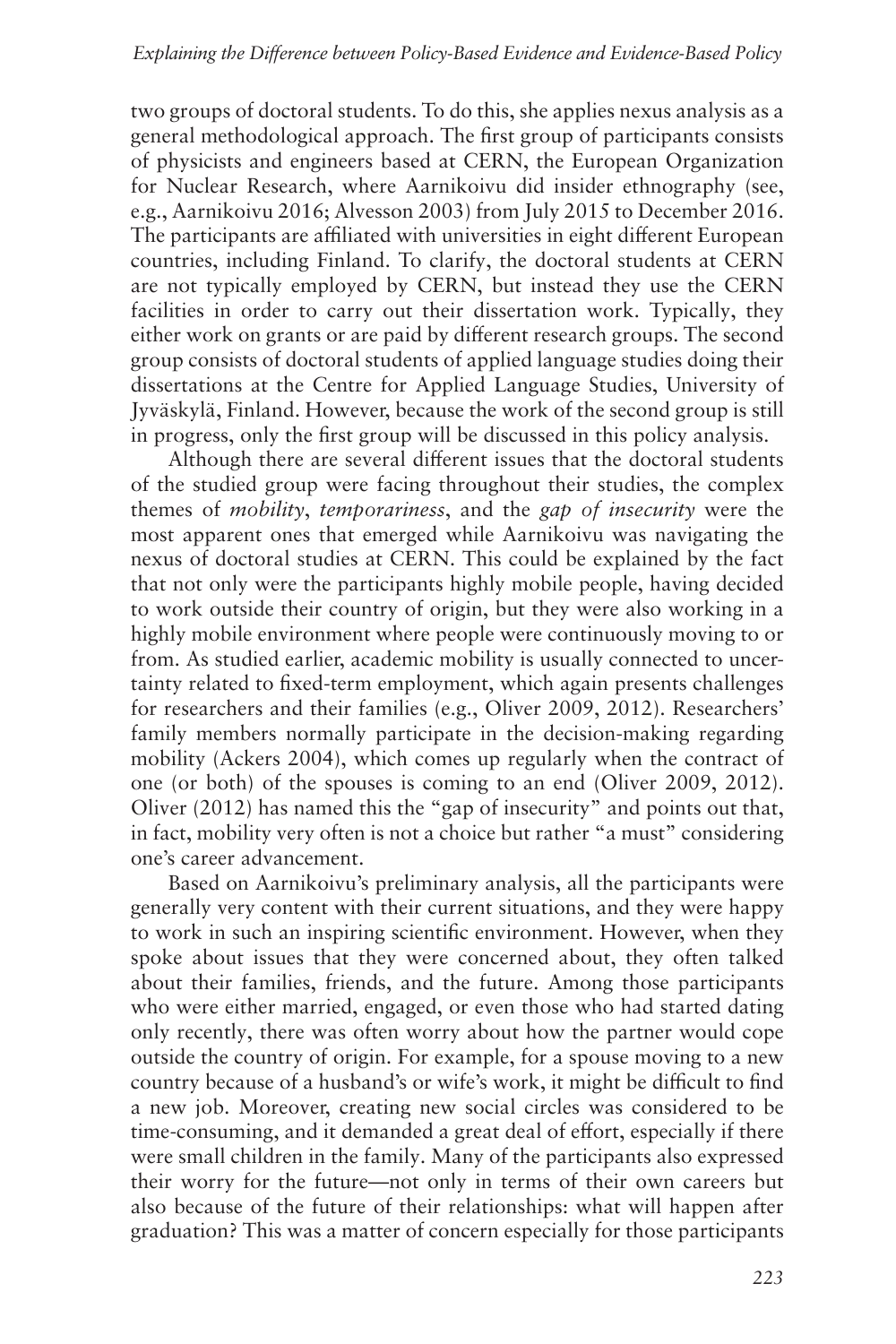who were in a relationship with a person they had met while working at CERN—usually a person of a different nationality than themselves.

Although formally doctoral studies typically involve a very narrow range of people (such as the supervisors and thesis examiners), there are a number of other people and networks involved in the process of doing a doctorate: other academics (peers, other colleagues, and research participants), family (parents, siblings, spouse, children), and friends (Hopwood 2010; Mantai and Dowling 2015), who all have an effect on the course of doctoral studies, knowingly or unknowingly (Baker and Lattuca 2010; McAlpine, Jazvac-Martek, and Hopwood 2009). The need to extend the viewpoint beyond the doctoral student/supervisory relationship has already been pointed out by others (e.g., Hopwood 2010; Wright 2003). In the research regarding doctoral studies, however, the aforementioned groups are often referred to as "support." Although undeniably important for the doctoral journey itself, it is apparent that in the nexus of practice of carrying out doctoral studies the role of family and friends is much more significant than to simply "offer support": It is *with the help of* but also *because of* these groups that doctoral students make decisions during their studies and especially after they graduate. What Aarnikoivu would, therefore, like to ask is whether all these crucial social actors and their roles are taken into account when making decisions and planning policies regarding doctoral studies—and the early-career research stage—in Finland and elsewhere in Europe.

#### *Vignette 2: The Most Valuable Data Source? The People We Never Bothered to Ask*

In order to understand the consequences of migration policies better, it is possible to follow up on returnees with either a refugee or asylum-seeking background—those who have first-hand experience on return within the context of irregular migration. Researchers have tackled several aspects related to returns within irregular migration, and it is encouraging to see that individual voices are gradually becoming more prominent within a field of studies that has commonly focused on macro-level phenomena. Nevertheless, these returnees are often out of the public eye, even though they are the specialists whose experiences could spotlight important lessons for policymakers and organizations as to the effectiveness of present policy and practice. The people we never bothered to ask may well be the most valuable data sources, people who possess evidence-based knowledge of the whole refugee cycle, from the flight from crisis, to being on the move, entering the host country, the challenges entailed in settling in and attempting integration, the actualities of return, and the ever-present dilemmas entailed in remigration or onward migration. These people are not easy to reach, but, once located, they are often more than willing to share their insights, intrigued by the fact that someone cares.

In her on-going doctoral study, Korhonen (in progress) focuses on returns in the context of irregular migration. Specifically, the study looks at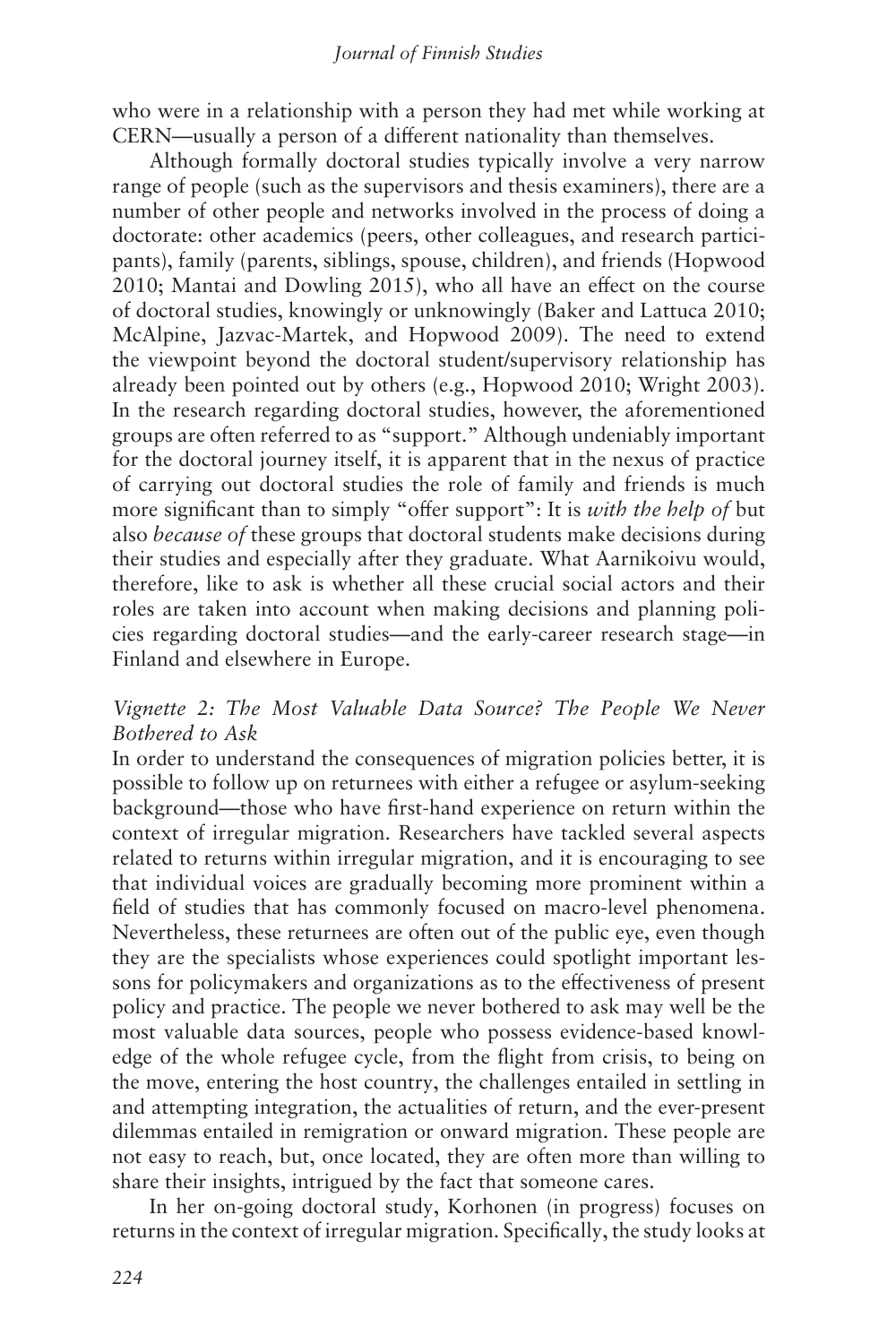refugees' and asylum seekers' return to their place of origin from Finland, after several years' stay in the host country. Korhonen did her field work for her dissertation in Iraqi Kurdistan (or South Kurdistan) in 2013 to interview returnees from Finland, along with follow-up interviews as long as almost two years after the initial ones.

The evidence from the interview analysis offers insights fundamentally distinct from the way most scholars and policymakers have researched or problematized migration within Finnish society. While many seem content with speculating on the negative sides of migration and what a great deal "we" might lose by letting in small numbers of people in crisis, the focus is on people who came to Finland as refugees but then returned and their perception of inclusion potential within Finnish society's most important institutions, organizations, and communities.

Korhonen's results spotlight key migration issues outside the view of "experts" and actors in the migration debate. Specifically, the current migration policies do not consider the policy implications and consequences on individual lives based on the available data in return and deportation contexts. These data from individuals whose actual experiences are subsumed by media headlines of "masses" and "floods" of migrants are missing from the discourses in place and interaction order that inform the policy cycle. Instead, asylum seekers are seen and treated as "illegals" in the eyes of the authorities but also in everyday discourses informing the action on migration, contradicting the viewpoint of individuals actually caught up in migration. What most discourses in place have in common is an oversimplified view of return migration and a lack of sustainable long-term, evidence-based decision-making. Real-world questions, such as the need for a voluntary returnee to come back to Finland or the EU, are not considered. The de facto "one-way return ticket" does not map onto the changing needs of either Finnish society, the geopolitical realities of the regions of origin, nor the obligations of the international community. Instead, returnees give up their residence rights in exchange for return. In a private discussion, a Finnish migration official stated that another option "does not exist," specifically, that "the returnees do not return" (to Finland).7

The present policy in many circumstances is "no second chances on European soil." However, the reality of global migration often entails further or remigration, in spite—or because—of "getting-rid-of-policies." Moreover, rigid borders, invisible to "us," control the lives of people with second-tier citizenship and human rights. What is not considered is that migrants who have been deported—or those who returned voluntarily but without additional financial or educational/professional capital—are often seen as "failures" upon return because they have not achieved what they were aiming at and are marginalized in their own communities. The time spent in the host society and its educational institutions benefits

<sup>7</sup> A telephone conversation on October 27, 2015, followed by an email exchange, with an anonymous official in the Finnish Ministry of the Interior.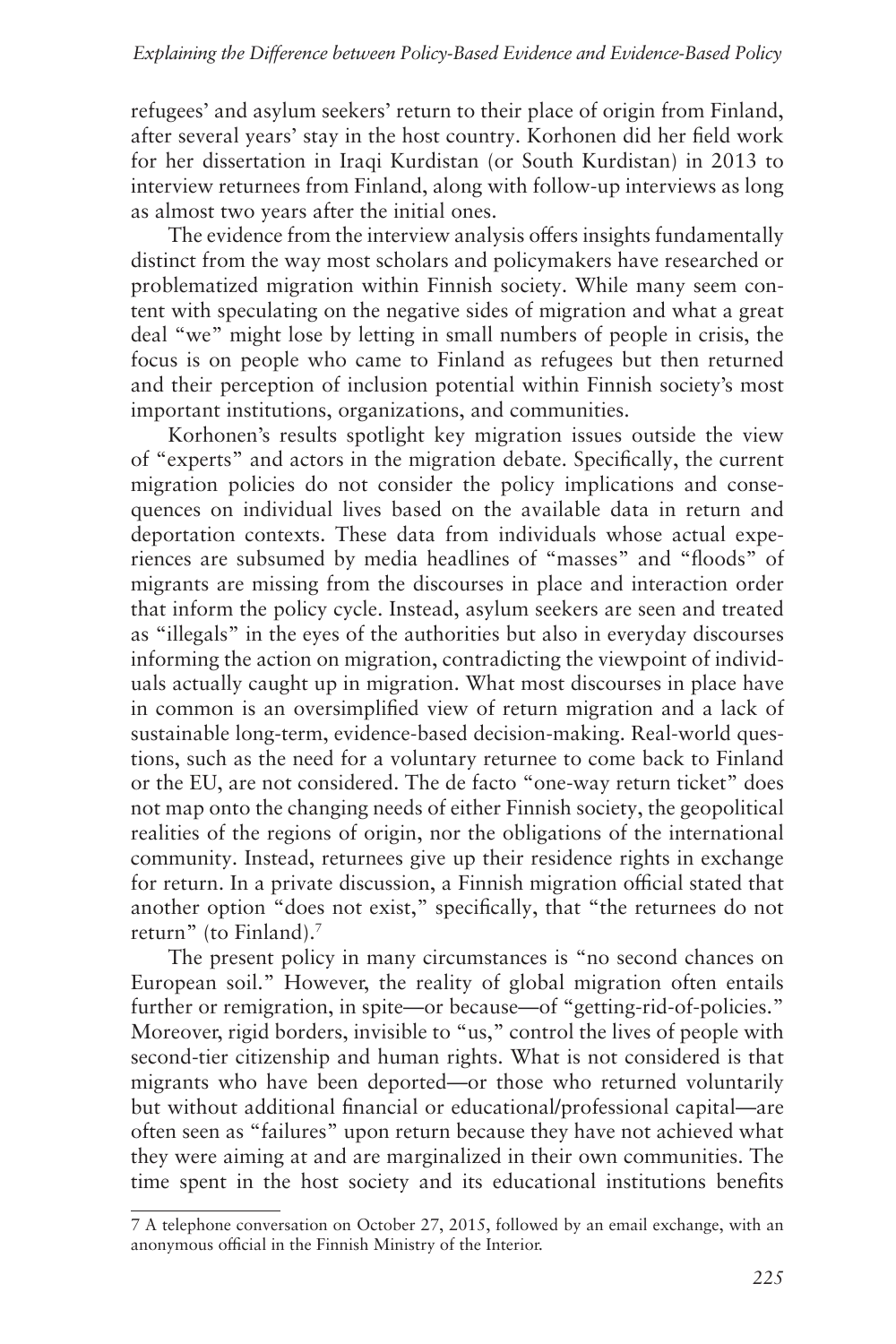neither the returnees nor the host societies. The education received in Finland holds the power to enhance the migrants' position. It is, however, designed for the Finnish context and working life and mostly unsuitable for post-return circumstances.

#### *Vignette 3: Cultural Capital Mobilization of Russian Physicians in the Transition into the Finnish Health Labor Market*

Public debates on foreign physicians moving to Finland for employment, especially from non-EU countries, center on the assessment and recognition of their competences and qualifications to practice in healthcare services and ways of managing their labor integration. This process seriously impacts healthcare workers' initial integration stage at different levels (personal, social, socio-economic, and professional) as it necessitates a multi-layered struggle. Russian physicians moving to Finland initially experience a lengthy period of time working as trainees, referred to as the "transition penalty" (see Lochhead 2003), before they receive a license to practice. This affects their career progression and social mobility. The main question is how these physicians gain the credit of recognition and trust when entering the Finnish labor market. In his postdoctoral work, Habti engages these issues: to what extent does the integration process offer a high or low return in their career mobility, or meet the expectations of an employer? How do these physicians then succeed in the transition passage to work using their qualifications in Finland so that their qualifications are acknowledged as valuable cultural capital?

Habti discusses these questions using a relational approach that conceptualizes the value of qualifications of Russian physicians. Because the recognition of qualifications is related to socially constructed and biographically changing spaces (Weiss 2005), his study partly uses Bourdieu's (1986, 1990) conceptual groundwork, which serves as a relevant theoretical instrument that guides Habti's study, namely cultural capital, field, and symbolic capital. Bourdieu asserts that agents are embedded in collectively shared cultural and symbolic practices and that recognition is "traded" in markets and is symbolically logically grounded. As a concept, his cultural capital is based on skills and knowledge accumulated in education and the family (social networks), and it is constrained by state regulations that allow or limit the use of this cultural capital (Bourdieu 1986, 242–43). It embodies relational aspects of different social spaces. *Institutionalized cultural capital* is assessed for recognition depending on specific national (location-specific) contexts (Weiss 2005), using a specific nation-state institutional framework (see Neiterman and Bourgeault 2012) or transnational (globally recognized) contexts. When the value of this capital is known and recognized in different fields (contexts), it turns into *symbolic capital* and plays a role in social reproduction (Bourdieu 1989, 17). Cultural capital depends on the field (Bourdieu 1986, 1990), which is defined as a social space related to joint interests, formed by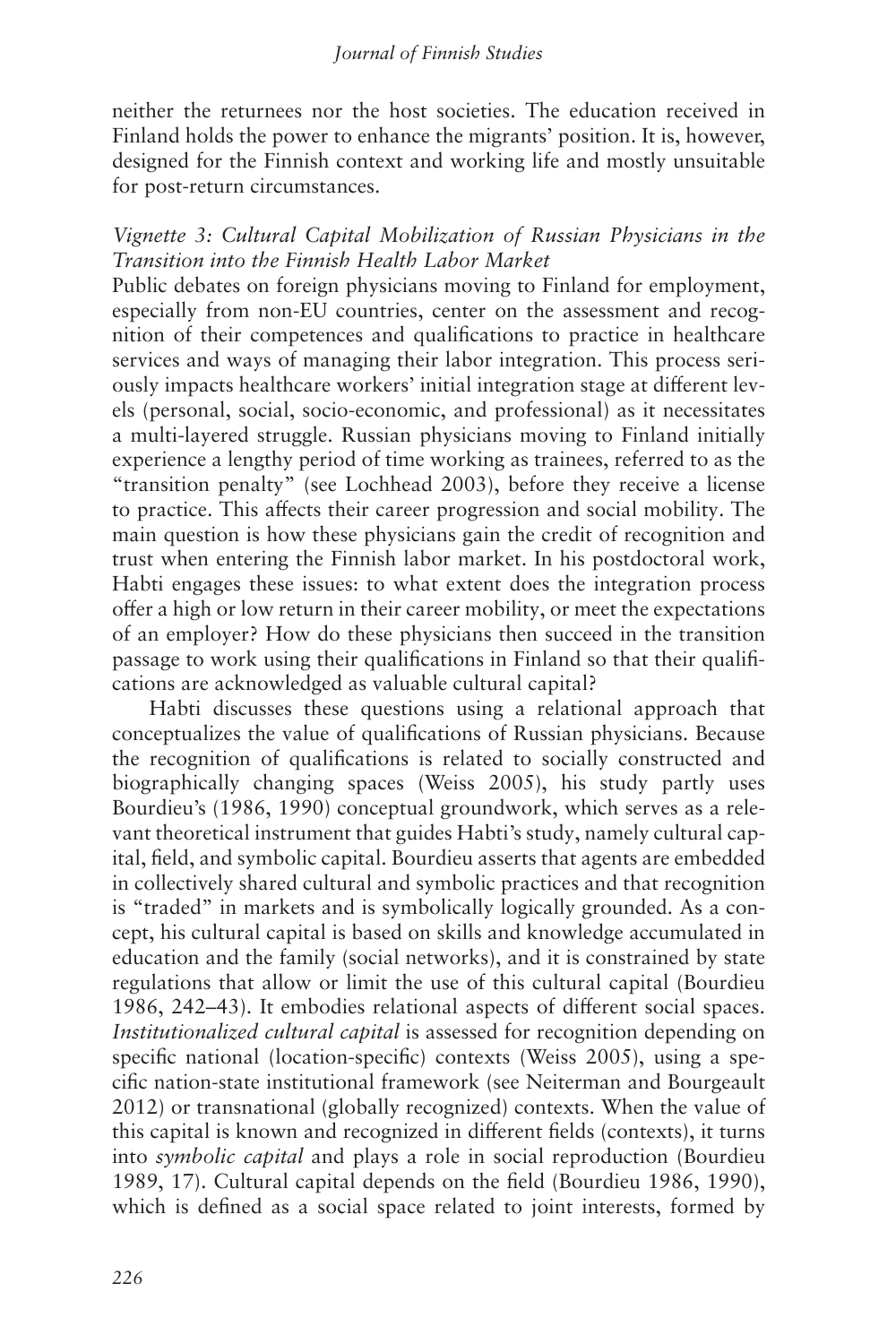shared norms, hierarchic positions, and struggles over the shared forms of capital (social, cultural, economic, symbolic).

The processes of building and mobilizing the components of cultural capital are time-related. These temporal processes, as a transition passage of integration into the labor market, transform this cultural capital. The value of the capital is negotiated when it is used in the labor market with employers or intermediaries in the job market. This process equals to what Bourdieu calls *symbolic struggles*. Otherwise, physicians seek ways in which the consequent loss or weakened symbolic capital does not signify a loss of the professional or social status in working life. Russian physicians have to struggle for their recognition within a hierarchical but symbolically legitimated structure of society because the process of integration and accreditation usually negatively affects career progression and social mobility in their initial career stage.

Using Bourdieu's relational social theory within the life-course approach (see, e.g., Kõu et al. 2015; Wingens et al. 2011), Habti's study aims to describe and analyze the perceptions and practices of these physicians who recount their experiences in establishing themselves in Finland, both in national and local cultural contexts. Habti's study also aims to present aspects that the Russian physicians consider as an integral part of the healthcare workforce. In addition, the study examines the more problematic or ambivalent aspects of establishing professionalism as a migrant from a non-EU, Eastern European country. This allows an understanding of the complex dynamic processes and the different strategies (struggles and negotiations) that govern their professional and organizational integration into the Finnish health services. The research is based on qualitative evidence about the basic questions related to these Russian physicians' integration process in a highly segmented labor market. The analysis is based on twenty-six in-depth semi-structured interviews with Russian physicians (21 F, 5 M) currently living and working in different regions of Finland.

Developing the theoretical and empirical synthesis can serve as a knowledge base for policy-actors, stakeholders, and concerned institutions. This empirical synthesis can also lead to a better, theoretically grounded understanding of the embedded dynamics and characteristics in the migration, integration, and career progression of this unique group in Finland. Understanding these complex dynamics is important when Finnish authorities improve policies and programs that address and target the recruitment and integration of foreign healthcare workers in Finland. In terms of nexus analysis, this vignette spotlights institutional, organizational, and professional nexuses in which the two fundamental policy questions are the following: (1) Are there alternatives to a six-year internship process for fully qualified physicians, including specialists, especially considering the shortage of medical doctors in several Finnish municipalities? (2) Is there a risk that underpaid MDs and specialists might choose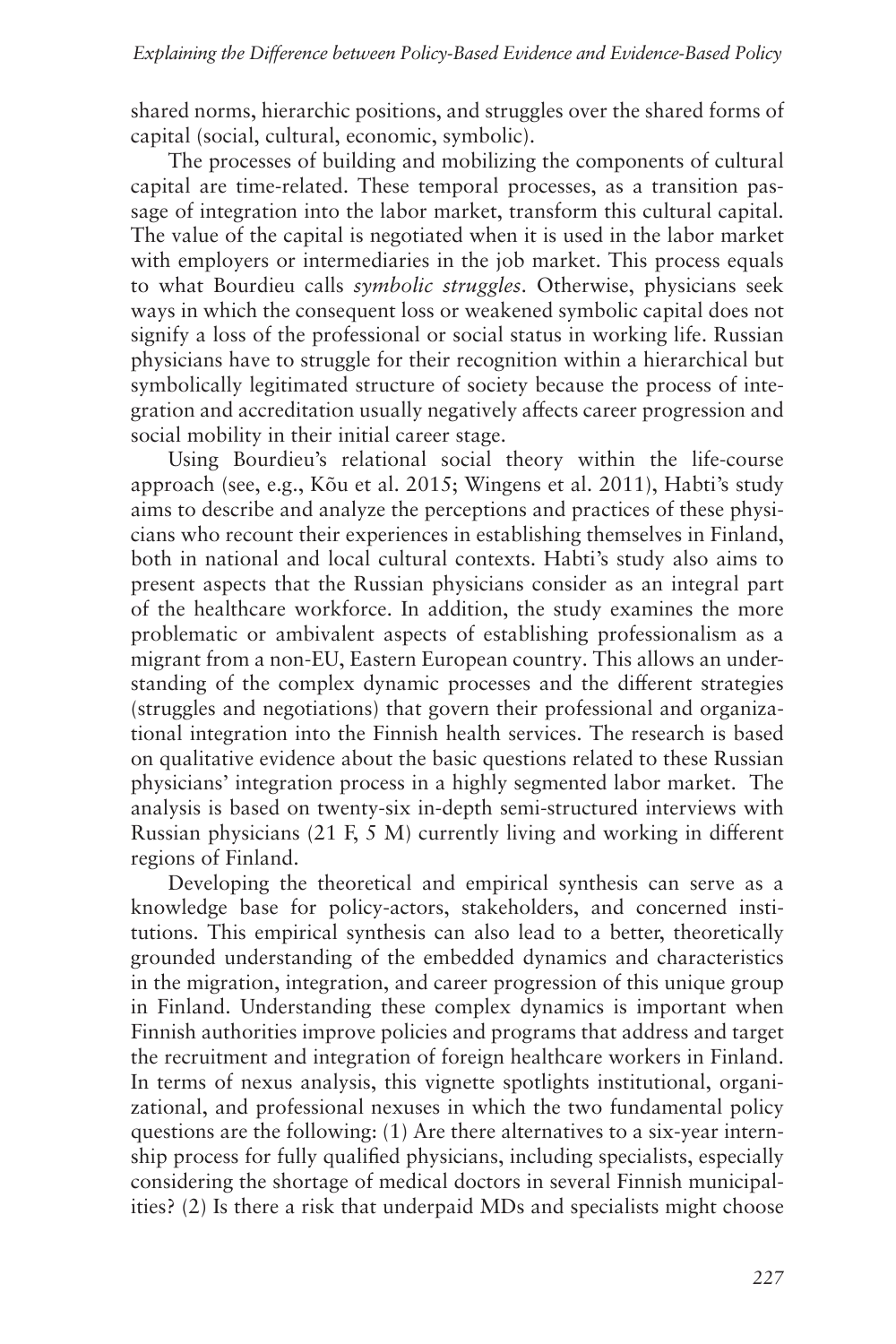other migration destinations or leave for countries that offer better-paid integration in a fraction of the time?

#### *Vignette 4: Underserved Populations in the Nordic Countries? We Don't Know.*

From 2013 to 2015, authors Hoffman and Habti and their colleagues studied scholarly precariousness in Finnish higher education (Hoffman et al. 2015). The research process included presentations regarding key findings for personnel employed in both research institutes in the team's focus. The purpose of the presentations to personnel was peer-to-peer intervention, designed to provide a better understanding of the challenging personnel practices that explained scholarly precariousness. These presentations were given by different combinations of authors at over the course of the research. In addition, the scientific findings were presented by Hoffman in several presentations at international conferences on both migration and higher education studies (e.g., Hoffman et al. 2013; Hoffman et al. 2014; Hoffman 2015). In the latter stages of the study's write-up, Hoffman was asked to publicly comment on the critical approach his team had taken to the topic of equality and unproblematized human resource policies and practices in two research institutes. The site of engagement was a seminar focused on "Equality and Diversity" in the university in which these institutes are located. Several policy actors were present, including the university's director of administration, a representative of the strategic planning unit, the chair of the university's equality committee, a board member of the student union, and an official from the Finnish Ministry of Justice, whose office had recently mandated new measures concerning equality and non-discrimination, based on updated legislation that applied to all organizations in Finland.

The majority of the seminar presentations were by institutional decision-makers and policy actors, reacting to the recent legislation. In the only research-based presentation, Hoffman and the study's co-authors Siekkinen and Stikhin each pointed out research and experienced-based findings that aimed to interrogate critically the legislative and policy-driven discussion that was taking place. In his comments, Hoffman's central point problematized the relationship between three ideas *stated* to be important in the European Union and in national and university policy: internationalization, attractive academic careers, and equality. Drawing from several studies, Hoffman pointed out that the easiest way to gauge the extent to which ideas stated to be important (in policy discourse) are *actually* important (in terms of action) was through the direct observation of publicly available information that ministries and universities routinely make available on their websites (Hoffman and Välimaa 2016).

In terms of *discourses in place*, Hoffman pointed out that all three topics are said to be important in both the university's current strategic plan and its operational agenda. Internationalization was referenced twenty-eight times in the strategic plan and eighteen times in the operational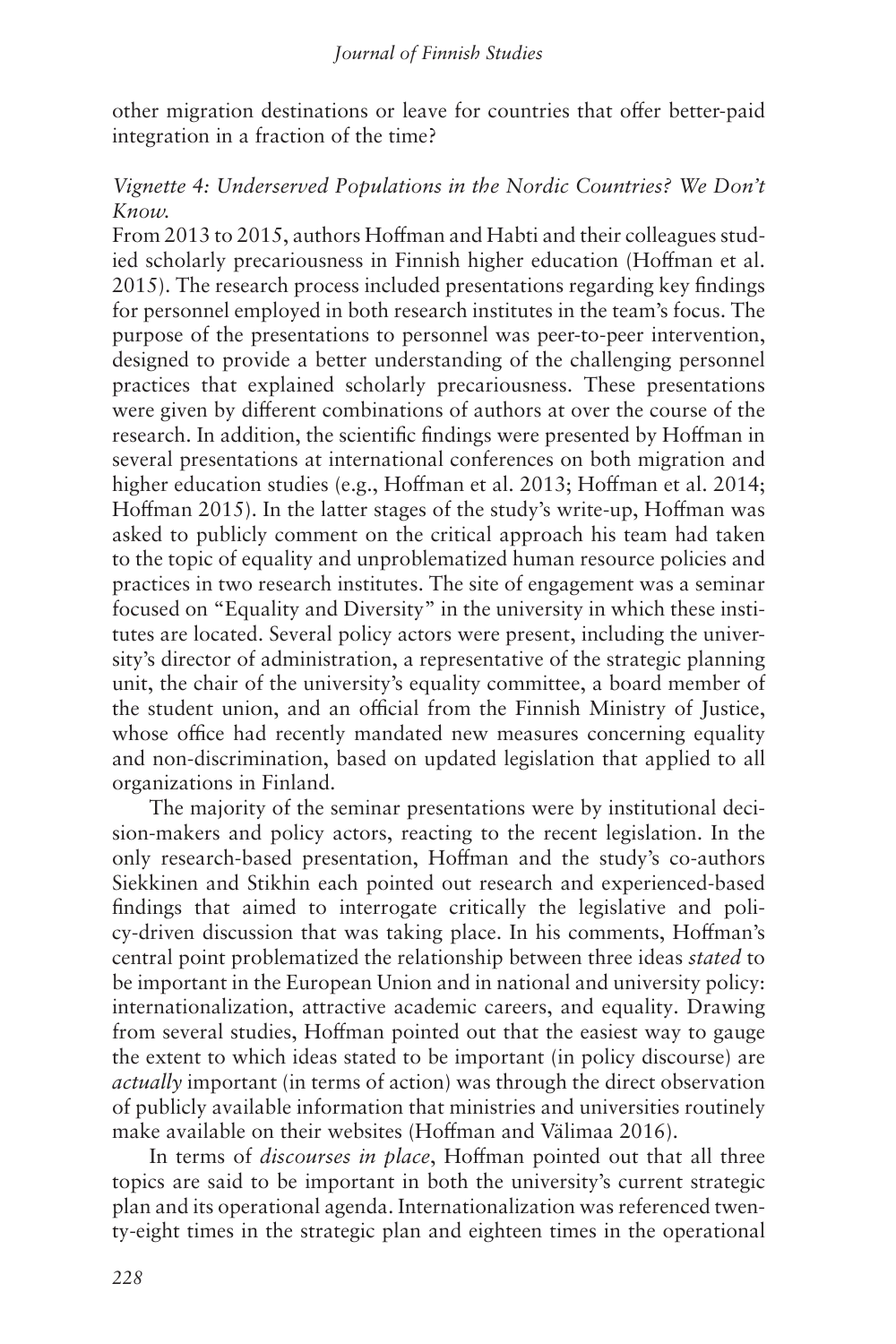agenda, attractive academic careers six times and four times respectively, and equality two times and once, respectively. Hoffman then pointed out that the number of people hired by the university to specifically *act* on these topics was eight persons (full-time staff: internationalization) and fourteen persons (full-time staff: human resources). Equality, on the other hand, institutionally and organizationally speaking, was the province of an unpaid committee made up of non-specialists, supported by a student affairs officer whose job description included acting as a secretary for this committee, among other responsibilities.

As an issue of social and public policy, Hoffman pointed out that, structurally speaking, the university did not employ *anyone* whose primary focal responsibilities qualified them to answer, address, or act on the question: *Do all groups located in Finnish society have access to, or are they, in fact, located in, the faculty ranks, student population, or management structure of this university?* More important was the fact that the university employees who might have occasionally considered these types of questions did not appear to be drawing on extensive experience with, or state-of-the-art knowledge of, what the scholarly literature identifies as the single most important issue regarding inclusive universities: the context of the *community served* (Hurtado, Carter, and Kardia 1998; Kahn and Pavlich 2001). This had been confirmed in Hoffman's follow-up work with the university's equality committee, which involved developing a staff/student survey focused on equality. The initial draft of the survey supplied to Hoffman was not meaningfully connected to the state-of-theart scholarly literature on equality, higher education, and academic work, and it did not account for nor problematize the relationships between access, participation, and career trajectory. Equality was conceptually unproblematized and empirically not operationalized in terms of stateof-the-art scholarly literature, current European Commission (EC) or university policy, or contemporary management and leadership practices.

In terms of nexus analysis, this observation, if generalizable, underlines an awkward situation, in terms of universities around the world preoccupied with recruitment, selection, promotion, and retention of faculty, staff, and management (who in turn select and credential students). Specifically, if asked—by anyone—if Finland's higher education system has underserved groups in our general population, the answer—at this particular university—is: "We don't know." Further, in terms of a focal interaction order essential to nexus analysis, these observations underline *the absence of an institutional or organizational nexus* in which the actors necessary to problematize this type of question could potentially meet. In other words, teaching, research, and policy referencing equality exist. However, this university does not employ specialists who focus on, can articulate, or who routinely act on the relationship between the backgrounded, unfunded, and unstaffed discourse on equality and the foregrounded, well-funded, fully staffed discourse on human resource practices and internationalization.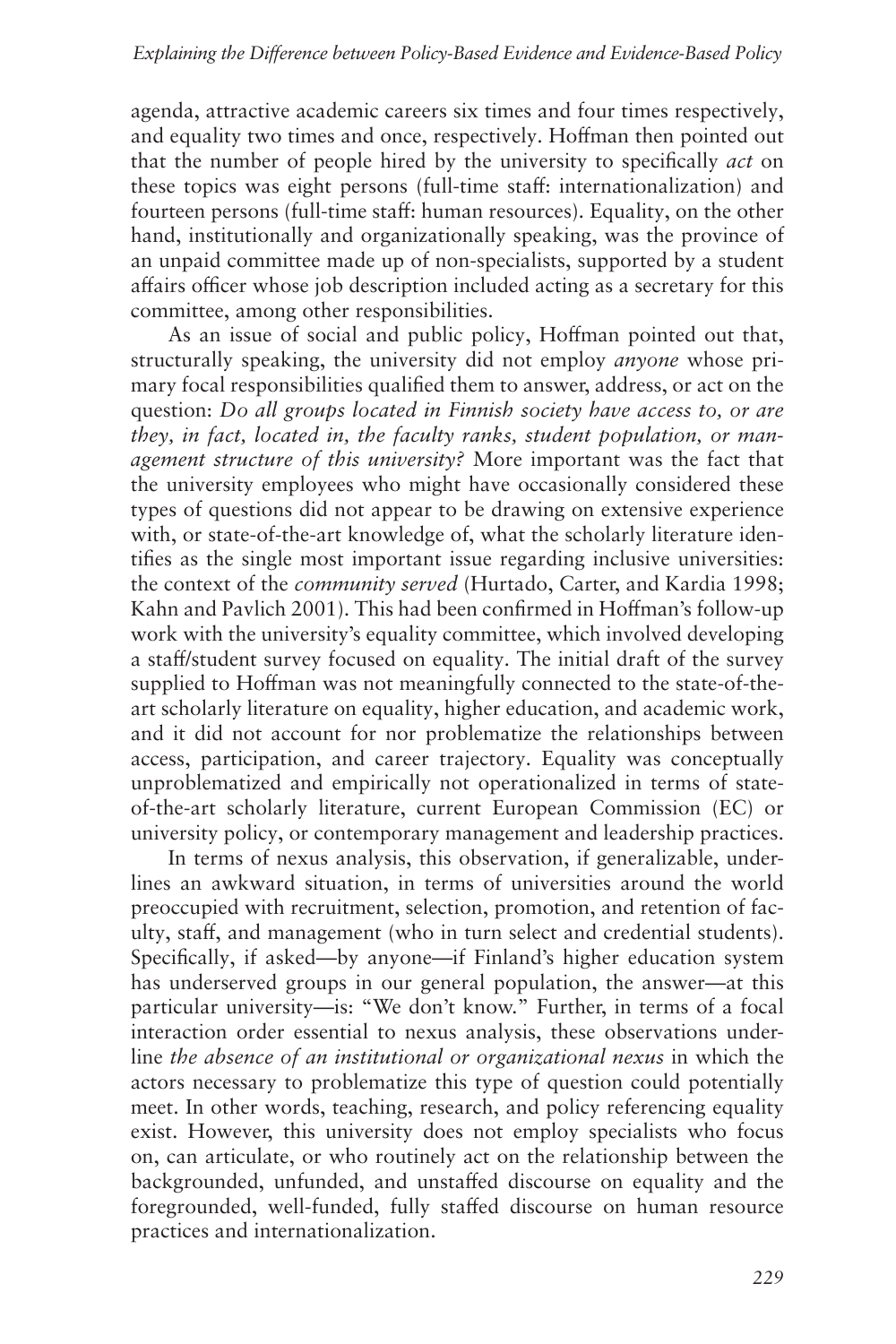#### **Discussion**

Using the theoretical and methodological logic of nexus analysis, we have now identified and problematized key *discourses in place* and *cycles of discourse* of our respective research topics. They are socially mediated in recurring *interaction order(s)* in the *sites of engagement* each of us has *zoomed in* and *out* of within our respective research. This, in turn, has allowed us to identify discourses that are ignored and the structural absence of interaction between particular groups within sites, characterized by the absence of engagement. Our analysis implies that alternative approaches to policy exist, and it spotlights the sites of engagement in which those alternatives could be articulated if present challenges were adequately problematized and better understood within the nexuses we identify. Further, by using a transdisciplinary mode of inquiry well outside the range in use by most scholars and policymakers focused on unresolved social challenges in Finland, the relationship between mobilities and migration becomes actionable in terms of policy analysis. While the identification of these focal points (above) and articulating their relationship (below) is only an initial step, it underlines the methodological utility of testing the logic of nexus analysis, as well as its potential in areas where it is not widely used, like higher education studies.

#### *Why the Relationship between Mobilities and Migration Matters*

The reason we chose to problematize our topic in a scholarly setting focused on C. Wright Mills's (1959) formulation in his classic work, *The Sociological Imagination*—was because we found little imagination in the research-policy nexus concerning the topics spotlighted in the four vignettes of our analysis. Our problematization spotlights the limitations of many scholars and policy actors brought into view across our topics, especially those who (1) have no direct experience of contemporary mobilities and/or migration and who (2) know nothing of significance of either (Denzin 1998). The research-policy nexus concerning Finland's current social challenges is of crucial importance, as most persons in Finland's general population have no expertise in these areas. This is the case in many countries. However, what is unique to Finland is the lack of imagination, evolving knowledge, and long-term experience on which viable policy could be based. This is important because of the social, economic, and political challenges currently faced by Finnish society in an era of public financial austerity and the stagnation of a challenged private sector. Both of these are complicated by uncertainty and ambivalence about EU cohesion, in general, and migration issues, in particular. Added to all of this are the increased geopolitical tensions along Finland's eastern border. None of these broad challenges was in dispute in 2016–17, as we authored this analysis.

More specific to our topic, Finland has the oldest working-age population in the EU, and as that part of the workforce retires, Finland has never articulated a clear evidence-based approach to the migration and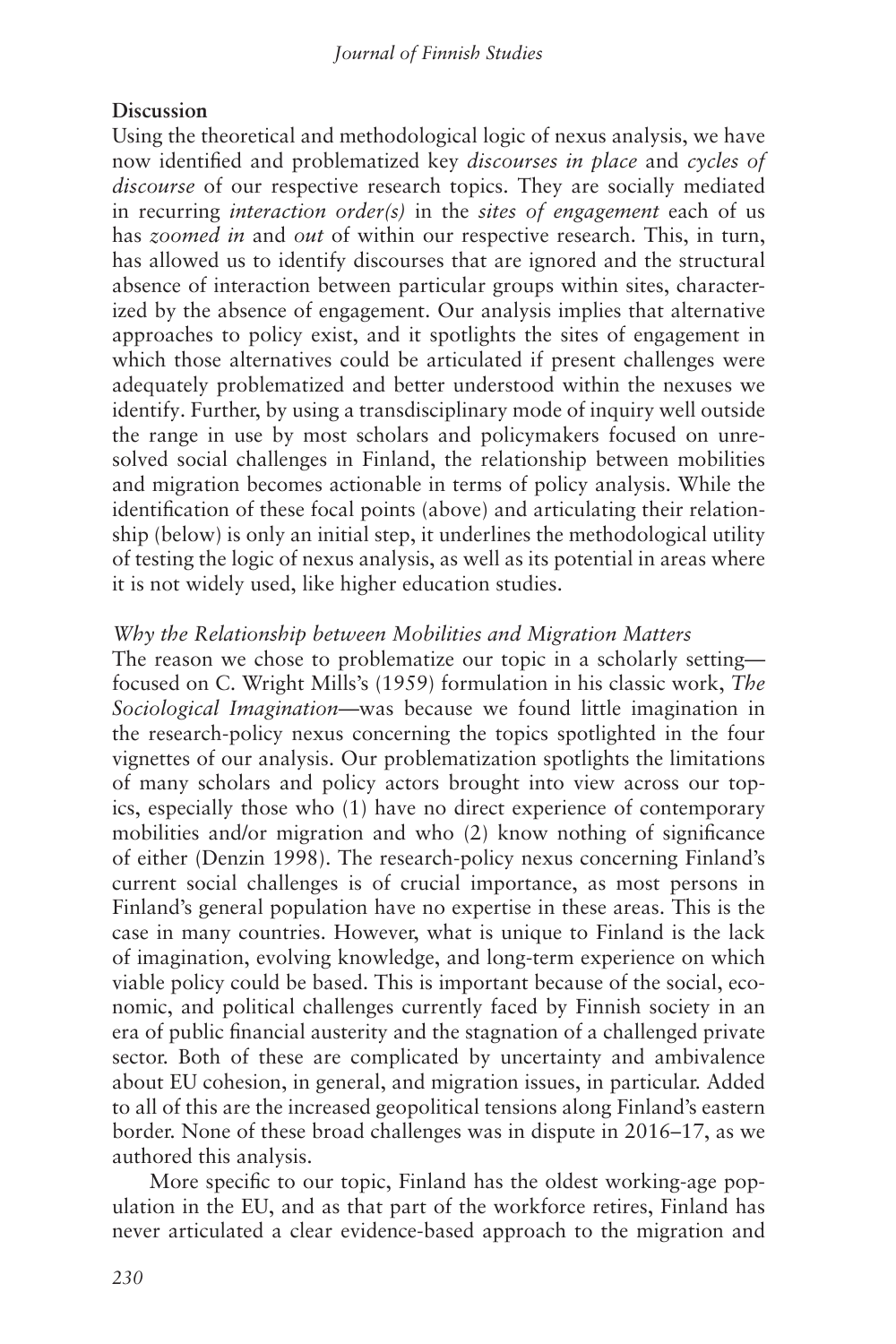mobility challenges raised across our four vignettes. The consequence of not understanding these complexities is "push factors" bearing on precisely the people most needed to directly address the challenges faced by Finnish society. Sometimes, as migration studies show, these two groups are the same. This is also not in dispute as these relationships are better understood in countries, communities, and companies competing for precisely the global talent brought into focus by the mobilities paradigm, as well as studies of the internationalization of higher education, both of which cut across the topics advanced as evidence of our argument. This is the backdrop common to the four sets of studies carried out by the authors and the explanation for why we selected a transdisciplinary mode of inquiry, drawing on four different fields of study or disciplines and focusing on what outwardly might appear to be unrelated topics to anyone but specialists.

#### *Lost in Translation—and on Policymakers and Scholars*

Our policy analysis illuminates several key distinctions lost on many in the research-policy nexus in Finland, especially those structurally disconnected—as indicated across our analysis—from a population that is changing more rapidly than those who mediate policy. By "lost," we mean that these distinctions are often unclear, confused, conflated, and used without conceptual precision. In scholarship and policymaking, this lack of theoretical or conceptual grounding renders analysis of data— or "evidence"—meaningless. The most important of these distinctions are as follows:

*Policy Research versus Policy Analysis*. An example of a good time for conventional policy research is indicated when the researching of issues is not widely contested, such as when universities publish the numbers of bachelor or master's degrees per year, as defined by the Bologna Process reforms. Those numbers and any action based on them is what we term *policy-based evidence*. Policy analysis, as advanced by Wildavsky (1987), on the other hand, is needed when contrasting alternative approaches to policy issues that are not yet understood, such as the relationship between migration and mobilities in Finland.

In other words, when thinking about degree numbers, the evidence defined by policy exists and is clear. However, when thinking about migration challenges within Finnish society, the lack of compelling evidence across our vignettes spotlights the need for contrasting conceptually problematized, empirically grounded alternatives, within the sites of engagement brought into focus in our vignettes. The policy "trap" that many fall into when dealing with complex topics is confusing *policy assumptions*, which are grounded in clear rationale, with theoretically unproblematized and empirically ungrounded *normative assumptions*. The latter are often only biased assumptions of some variety (cultural, political, religious, and so on) that may—or may not—be backed up by valid data and rigorous analysis. While it can be argued that existing policy needs to be revisited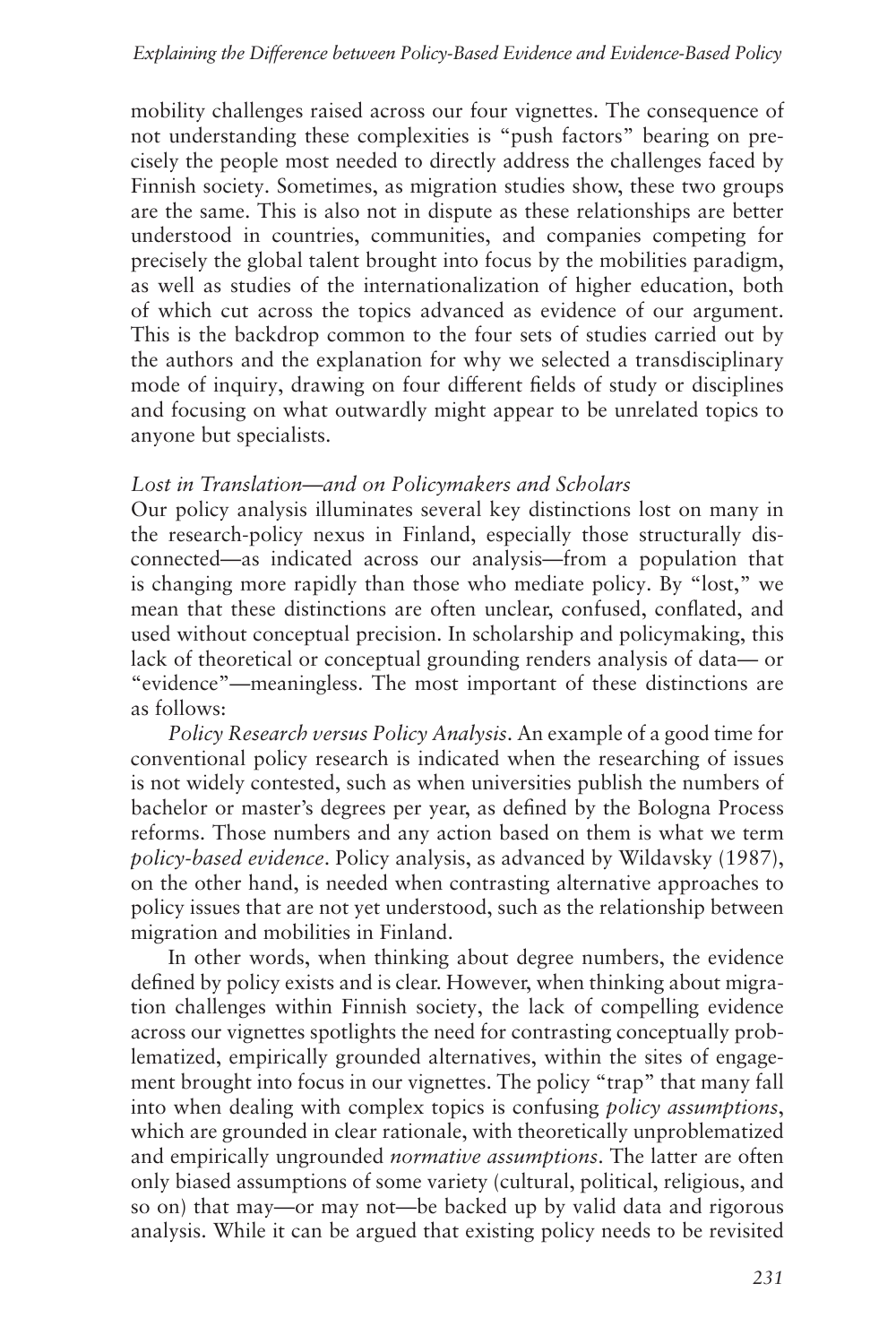in terms of considering alternatives, the four vignettes in our analysis are characterized by the unlikelihood that alternatives *were*, *will be*, or *are being* considered. In addition, the evidence base for both scholarship and policymaking is fairly narrow, as indicated in our opening problematization of this field, and remains so in the sites of engagement illuminated across our vignettes.

*Getting Traction on Contemporary Contested Complexity*. Our analysis puts a spotlight on four key focal points that we regard as essential to gaining better evidence-based understanding of the demographically driven social challenges faced by Finnish society. These include the following:

- Mobilities (Urry 2007), which offers a paradigmatic approach to the era in which we now live. As such, this implicates humankind, in general, as no person on the planet falls outside the scope of this paradigm.
- Migration, which involves well-documented dynamic patterns of human movement within and across the regions and countries of the globe involving millions and which entails complex mobilities.
- The internationalization of higher education, which involves distinct forms of mobilities and sometimes migration.
- The migration of refugees and asylum-seekers, an established focal point of migration studies relevant to several forms of complex mobility.

These distinctions spotlight especially the least mobile, in terms of the most important forms of mobility, specifically social and intergenerational mobility. As we wrote this text, commentators across the political spectrum agreed that both the UK's Brexit vote, as well as the US Presidential Election were "won" by groups whose identity is shaped by a perceived or experienced loss or lack of social mobility, over generations, and who felt threatened from groups, especially "immigrants" and (highly mobile) political elites (Cillizza 2016). The point of our use of the four outlined focal points is that the theory and major concepts in use are needed to contextualize and understand social challenges we are faced with when analyzing our topics, in empirical terms. This becomes even more important when communicating the relevance of our findings to policymakers. The main challenge we encounter across the vignettes is not a lack of appreciation for complexity within specific settings and situations. All persons we have encountered during our research agree that tackling the types of challenges brought into view in our paper are complex. What is absent, however, most often because of *non-interaction* and a *lack of engagement* within specific sites is the fact that *complexity is contested* in very important ways that defy simplification from narrow perspectives. The four key focal points explain, in part, the reasons for contestation, especially when the relation between terms is unclear, confused, or conflated. What remains is whether policymakers detect and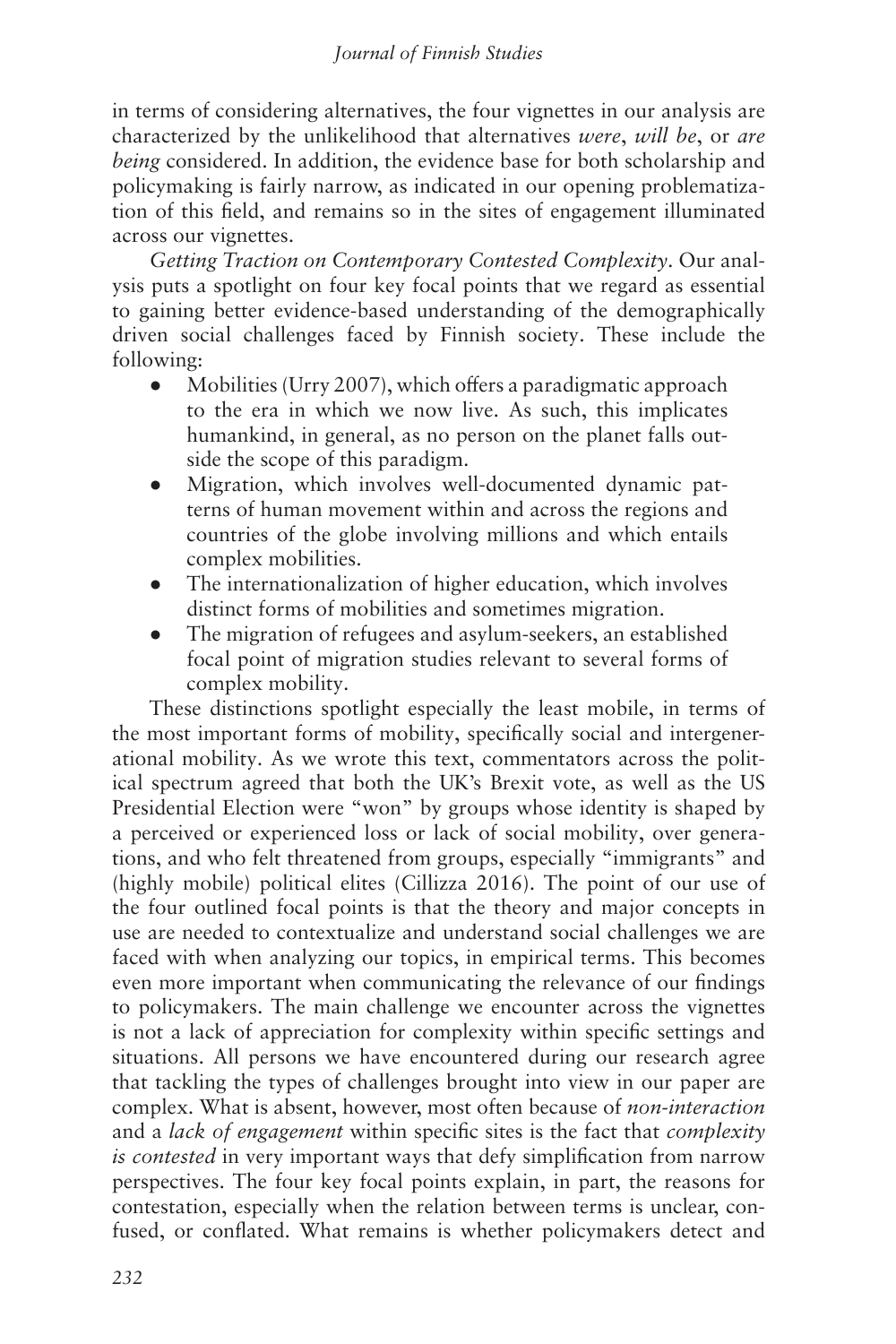effectively engage contested complexity or remain baffled. Readers will probably have seen this play out in both the UK and the US, as this article is finalized. "Immigration," the term that caught our eye in the initial conference where we met, is interesting in the sense of a "discourse in place" that clearly mediates action in scholarship, policymaking, and, especially, the media. That said, it is not on our list for the same reason it is not typically used by the International Organization for Migration. Specifically, the term assumes both a single direction and a final result that is not born out in enough cases to make it meaningful regarding the topics our analysis brings into view. What we would propose, based on our argument and evidence, is unremarkable but comes into view with an untypical mode of inquiry: nexus analysis. Specifically, better questions are clearly possible when researchers rely on conceptual precision and better evidence, which by definition means better policies and—ultimately—the positive change hoped for by policymakers and the society they serve.

The single best policy question starkly illuminated by the mobilities paradigm is not "managing the floods of migrants coming to Finland," but rather "how to keep floods of migrants from leaving Finland." The moment a highly skilled professional leaves Finland, they enter patterns of mobilities and migration well outside the assumption-laden focus of scholars and policymakers narrowly focused on "immigration." Even for those migrants arriving in Finland who temporarily enter the "immigrant" discourse in place, it is clear that many never arrive with the intention to stay. Those categorized as citizens or residents with an "immigrant background" may opt, at any time, to move onward, to countries, communities, and companies where it is well understood that they need mobile talent a lot more than mobile talent needs them. Finland, as a society, is not one of these countries. While some small groups might contest that, this defines several unresolved dilemmas and paradoxes faced by policymakers (Hoffman et al. 2015, 2016).

#### **Conclusions**

Within the sites of engagement our vignettes are focused on, we detail structural pressure and push factors that underline the stark realities of Finland's unsustainable dependency ratio as the post-war baby-boom generation retires and gradually fills expensive, publicly funded residential facilities and stretches the limits of a publicly funded healthcare system. The long-term, generational, focal framing of the mobilities paradigm instantly highlights a stark choice for highly skilled mobile talent: "Why stay?" This question is acute within the structural nexuses highlighted across our vignettes. Our analysis of policy outcomes bearing on mobilities and migration in sites within institutions, organizations, and professions ranges from benign misunderstanding of the most important needs of highly skilled mobile professionals (Aarnikoivu); continuous neglect of key issues and dynamics (Korhonen); obstructionist gatekeeping by professional communities (Habti); and the failure to ask critical questions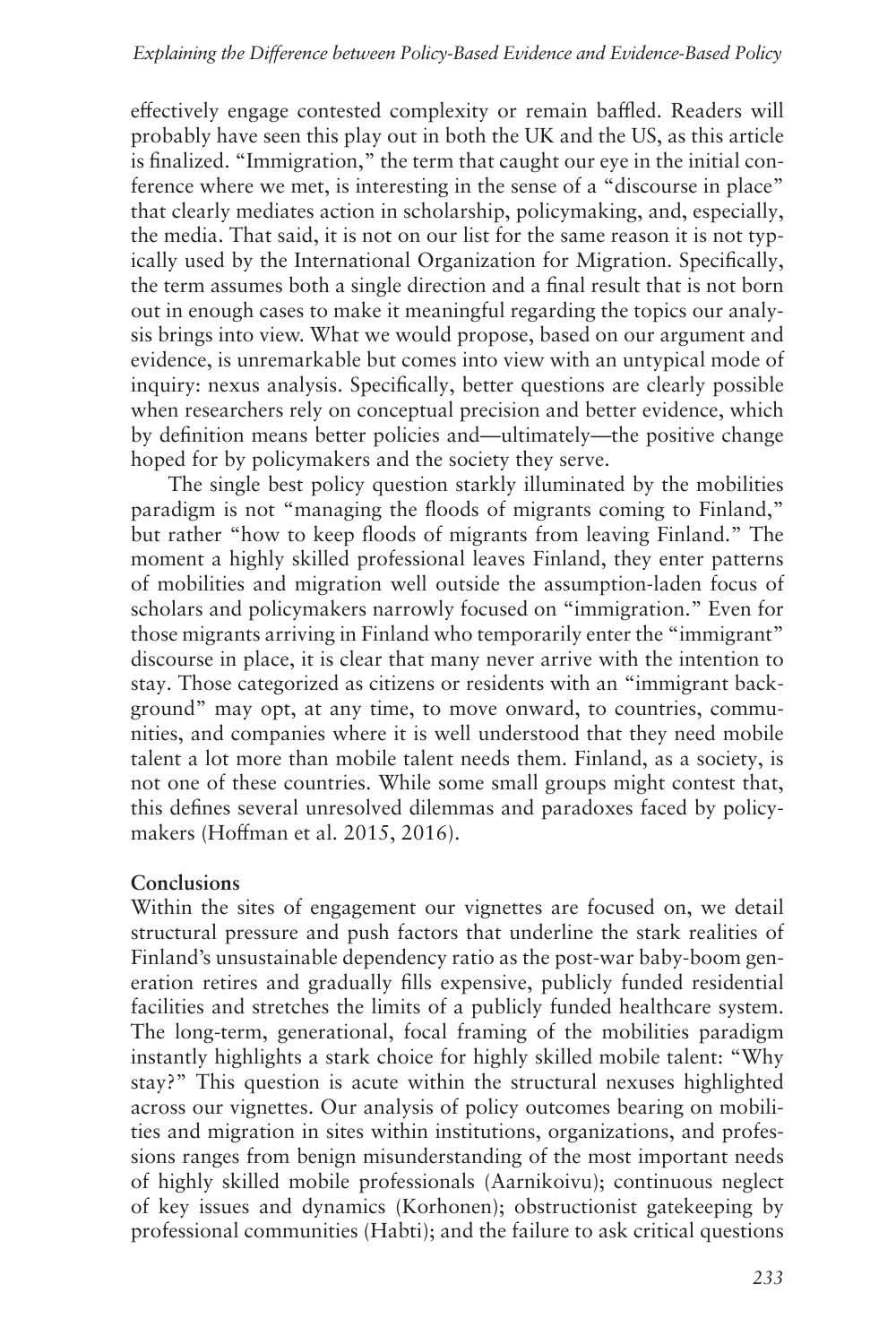uniquely suited to higher education (Hoffman.) Over *generations*—a key time-scale missed in neoliberal short-term, top-down, non-inclusive policymaking—the consequences of "getting policy decisions wrong" becomes clear. Regarding the vignettes that are the evidence of our argument, it is worth noting that the people brought into view are focused on long-term consequences of decisions, especially where social mobility is concerned, and the intergenerational mobility of those closest to them. This should come as no surprise to scholars or policymakers. What is more surprising is policy processes that disregard this.

#### **References**

- Aarnikoivu, Melina. 2016. "'Not in My Backyard but in My Front Room': A Review of Insider Ethnography." *Tiedepolitiikka* 41 (3): 47–56.
- ———. In progress. "Constructing the Doctoral Identity through Discourse as Social Action: A Nexus Analysis Approach*.*" Doctoral dissertation. Centre for Applied Language Studies. Jyväskylä: University of Jyväskylä.
- Ackers, Louise. 2004. "Managing Relationships in Peripatetic Careers: Scientific Mobility in the European Union." *Women's Studies International Forum* 27 (3): 189–201.
- Alvesson, Mats. 2003. "Methodology for Close Up Studies: Struggling with Closeness and Closure." *Higher Education* 46 (2): 167–93.
- Archer, Margaret. 1995. *Realist Social Theory: The Morphogenetic Approach.* Cambridge: Cambridge University Press.
- Baker, Vicky L., and Lisa R. Lattuca. 2010. "Developmental Networks and Learning: Toward an Interdisciplinary Perspective on Identity Development during Doctoral Study." *Studies in Higher Education* 35 (7): 807–27.
- Batalova, Jeanne, and Lindsay Lowell. 2007. "Immigrant Professionals in the United States." *Society* 44 (2): 26–31.
- Beaverstock, Jonathan V. 2005. "Transnational Elites in the City: British Highly Skilled Inter-Company Transferees in New York City's Financial District." *Journal of Ethnic and Migration Studies* 31 (2): 245–68.
- Birnbaum, Robert. 2000. *Management Fads in Higher Education: Where They Come From, What They Do, Why They Fail.* San Francisco: Jossey Bass.
- Black, Richard, and Saskia Gent. 2006. "Sustainable Return in Post-Conflict Contexts." *International Migration* 44 (3): 15–38.
- Bourdieu, Pierre. 1986. "The Forms of Capital." In *Handbook of Theory and Research for the Sociology of Education*, edited by John Richardson, 241–58. New York: Greenwood.

<sup>———. 1989. &</sup>quot;Social Space and Symbolic Power." *Sociological Theory* 7 (1): 14–25.

<sup>———. 1990.</sup> *In Other Words*. Stanford: Stanford University Press.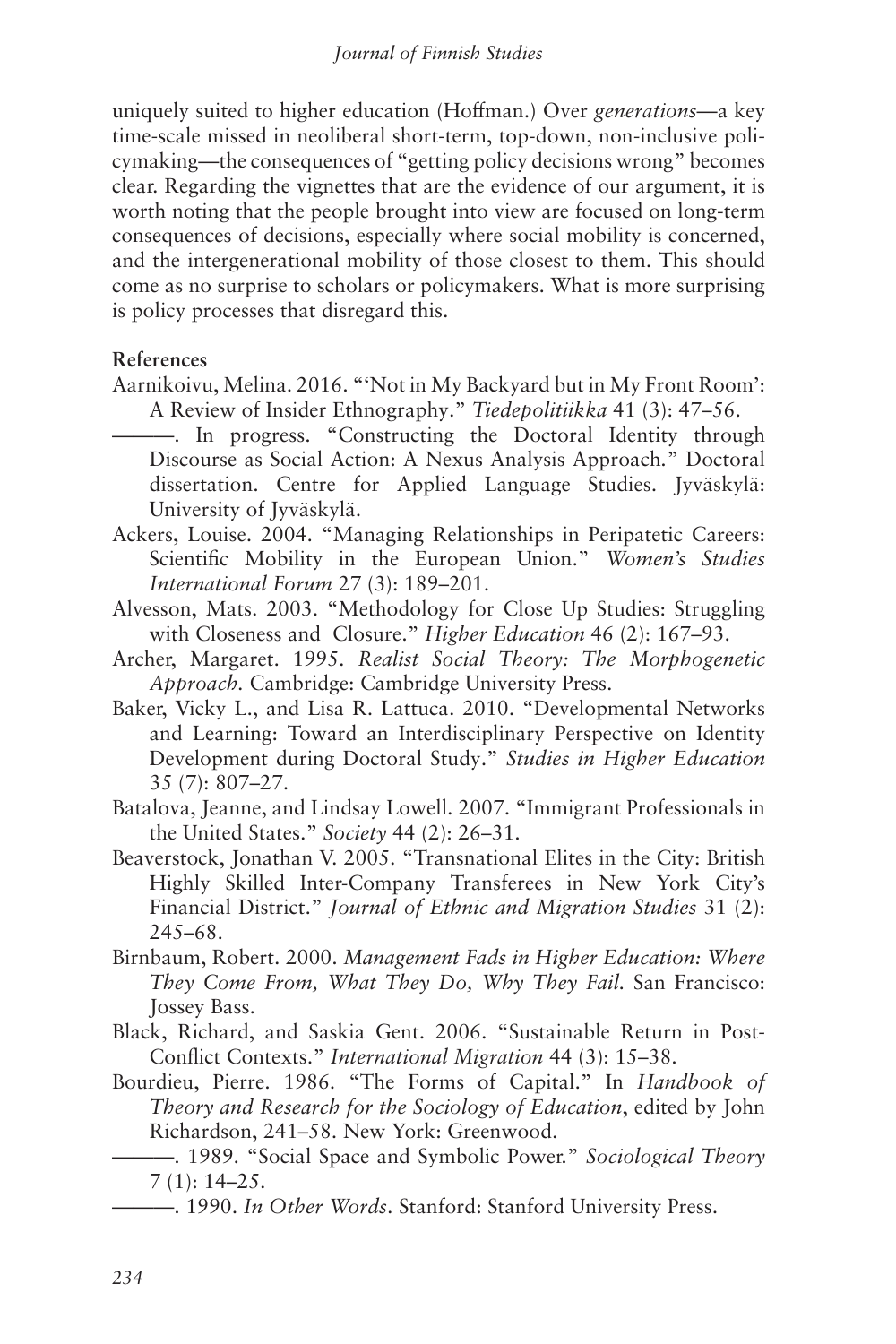- Bradley, Megan. 2008. "Back to Basics: The Conditions of Just Refugee Returns." *Journal of Refugee Studies* 21 (3): 285–304.
- Cantwell, Brendan, and Ilkka Kauppinen, eds. 2014. *Academic Capitalism in the Age of Globalization*. Baltimore: Johns Hopkins University Press.
- Castells, Manuel. 2000. *The Rise of the Network Society,* 2nd ed*.* Oxford: Blackwell.
- Cerna, Lucie. 2010. "Policies and Practices of Highly Skilled Migration in Times of the Economic Crisis". International Migration Papers 99. Geneva: International Labour Organization. http://www.ilo. org/wcmsp5/groups/public/---ed\_protect/---protrav/---migrant/documents/publication/wcms\_179666.pdf.
- Cillizza, Chris. 2016. "The Remarkable Parallels between the Brexit Vote and the Rise of Donald Trump." *Washington Post* June 24, 2016. www.washingtonpost.com/news/the-fix/wp/2016/06/24/the-remarkable-parallels-between-the-brexit-vote-and-the-rise-of-donaldtrump/?utm\_term=.51b61194e87d.
- Cooklin, Amanda R., Elizabeth Westrupp, Lyndall Strazdins, Rebecca Giallo, Angela Martin, and Jan Nicholson. 2014. "Fathers at Work: Work-Family Conflict, Work-Family Enrichment and Parenting in an Australian Cohort." *Journal of Family Issues* 37 (11): 1611–35.
- Correa-Velez, Ignacio, Sandra M. Gifford, and Adrian G. Barnett. 2010. "Longing to Belong: Social Inclusion and Well-being among Youth with Refugee Backgrounds in the First Three Years in Melbourne, Australia." *Social Science & Medicine* 71 (8): 1399–1408.
- Cresswell, Tim. 2010. "Toward a Politics of Mobility." *Environment and Planning D: Society and Space* 28 (1): 17–31.
- Currie, Jan, and Janice Newson, eds. 1998. *Universities and Globalization: Critical Perspecti*ves. Thousand Oaks: Sage.
- Denzin, Norman. 1998. "The Art and Politics of Interpretation." In *Collecting and Interpreting Qualitative Materials,* edited by Norman Denzin and Yvonna Lincoln, 313–44. Thousand Oaks: Sage.
- Eastmond, Marita. 2006. "Transnational Returns and Reconstruction in Post-War Bosnia and Herzegovina." *International Migration* 44 (3): 141–66.
- Favell, Adrian, Miriam Feldblum, and Michael P. Smith. 2007. "The Human Face of Global Mobility: A Research Agenda." *Transaction Social Science and Modern Society* 44 (2): 15–25.
- Findlay, Allan M., David McCollum, Rory Coulter, and Vernon Gayle. 2015. "New Mobilities across the Life Course: A Framework for Analyzing Demographically Linked Drivers of Migration." *Population, Space and Place* 21: 390–402.
- Finlay, Juli L., Rod A. Crutcher, and Neil Drummond. 2011. "'Garang's Seeds': Influences on the Return of Sudanese-Canadian Refugee Physicians to Post-Conflict South Sudan." *Journal of Refugee Studies* 24 (1): 187–206.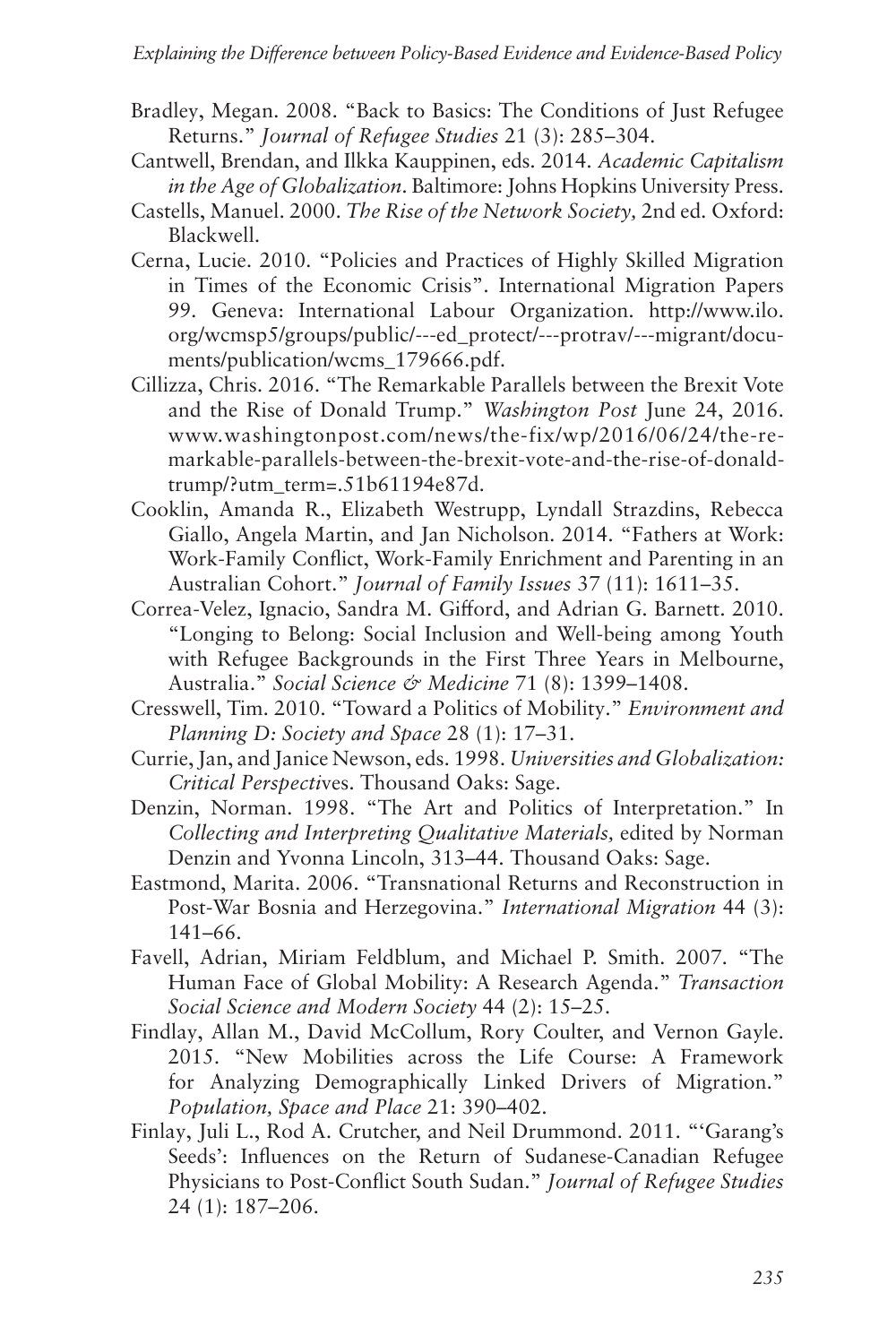- Fox, Mary F., Carolyn Fonseca, and Jinghui Bao. 2011. "Work and Family Conflict in Academic Science: Patterns and Predictors among Women and Men in Research Universities." *Social Studies of Science* 41 (5): 715–35.
- Guth, Jessica. 2008. "The Opening of Borders and Scientific Mobility: The Impact of EU Enlargement on the Movement of Early Career Scientists." *Higher Education in Europe*, 33 (4): 395–410.
- Habti, Driss. 2010. "The Bologna Process and the Economic Impacts of Research and Development within the Context of Europeanization: The Case of Finland." *European Educational Research Journal* 9 (1): 92–104.
	- ———. 2012. "Highly Skilled Mobility and Migration from MENA Region to Finland: A Socio-Analytical Approach." Dissertation in Social Sciences and Business Studies, University of Eastern Finland.
- ———. 2014. "Spatialities of Work and Home in a Dual-Career Context of Highly Skilled Arab Women in Finland." *Journal of Finnish Studies*  17 (1&2): 92–125.
- ———. 2018. "Mapping Drivers of Arab Highly Skilled Self-Initiated Expatriation to Finland: Personal-Professional Life Pendulum." In *Global Mobility of Highly Skilled People*, edited by Driss Habti and Maria Elo, 107–45. Cham, Switzerland: Springer.
- Habti, Driss, and Maria Elo. 2018. "Rethinking Self-Initiated Expatriation in International Highly Skilled Migration." In *Global Mobility of Highly Skilled People*, edited by Driss Habti and Maria Elo, 1–37. Cham, Switzerland: Springer.
- Habti, Driss, and Saara Koikkalainen. 2014. "Introduction" In *International Highly Skilled Migration: The Case of Finland*, edited by Driss Habti and Saara Koikkalainen. *Journal of Finnish Studies* 17  $(1&2): 3-17.$
- Hannam, Kevin, Mimi Sheller, and John Urry. 2006. "Editorial: Mobilities, Immobilities and Moorings." *Mobilities* 1 (1): 1–22.
- Harvey, Joanna. 2006. "Return Dynamics in Bosnia and Croatia: A Comparative Analysis." *International Migration* 44 (3): 89–144.
- Hautaniemi, Petri, Marko Juntunen, and Mariko Sato. 2013. *Return Migration and Vulnerability: Case Studies from Somaliland and Iraqi Kurdistan*. Development Studies, Department of Political and Economic Studies, Faculty of Social Sciences, University of Helsinki. Helsinki: Interkont Books.
- Hoffman, David. 2007. "The Career Potential of Migrant Scholars in Finnish Higher Education: Emerging Perspectives and Dynamics*.*" Doctoral dissertation. Jyväskylä Studies in Education, Psychology and Social Research 318. Jyväskylä: Jyväskylä University Press.

———. 2015. "The Competitive Horizons of University Personnel in the 21st Century: The Interplay Between Culture, Structure and Agency within Mobility, Migration and the Internationalization of Higher Education." Invited paper presented at the conference Rethinking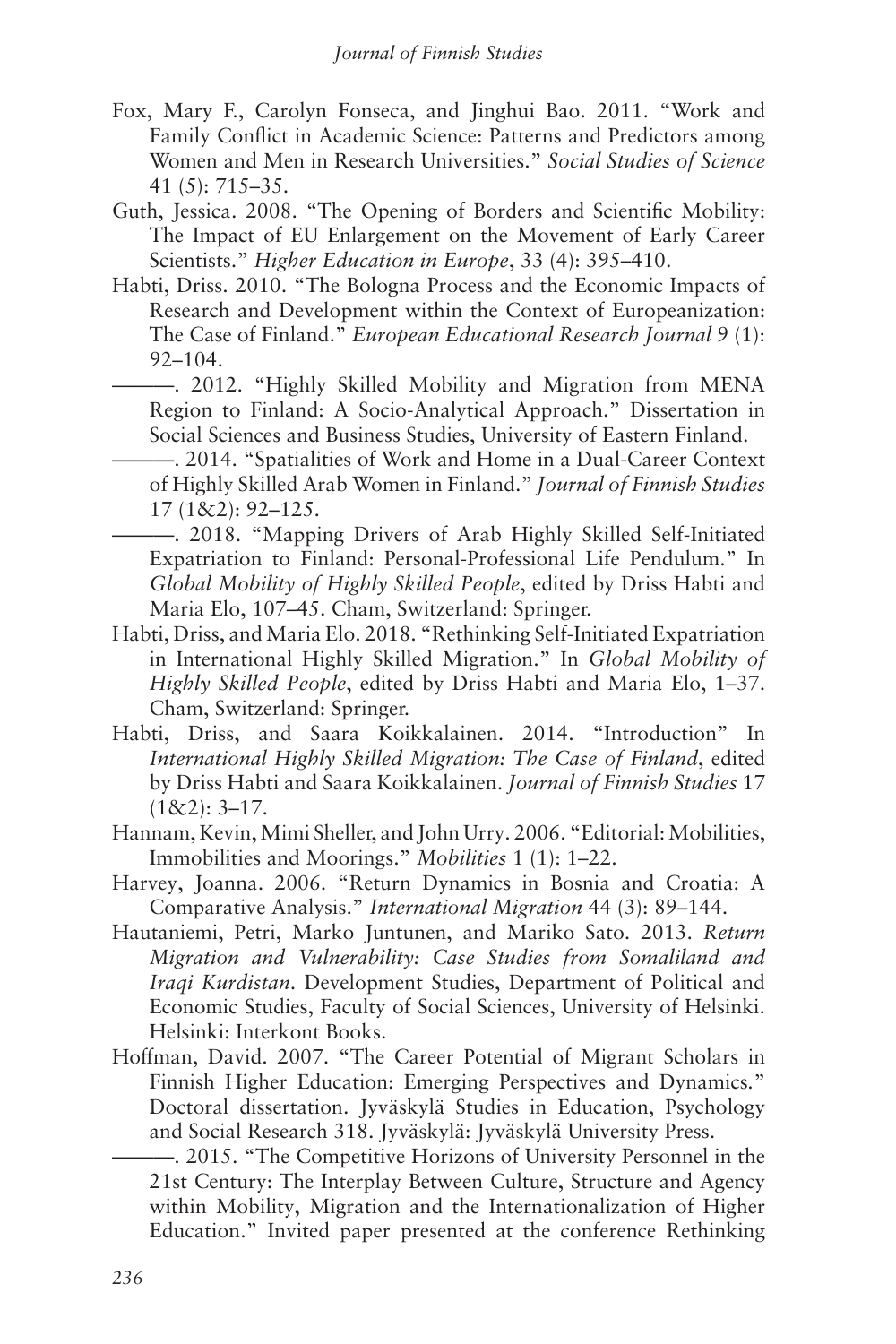Internationalisation in Higher Education: Methodological and Conceptual Challenges, Newcastle, May 2015.

- Hoffman, David, Driss Habti, Sirpa Korhonen, and Melina Aarnikoivu. 2016. "The Key Dilemmas of Migration and Misrecognized Multidimensional Mobilities." Paper presented at Sociology Days, Jyväskylä, March 25, 2016.
- Hoffman, David, Paula Mählck, Amy Scott Metcalfe, Blanca Torres-Olave, and Agnete Vabø. 2014. "The Disconnects Between Policy, Scholarship and the 'International' 'Mobility' Myths of the 21<sup>st</sup> Century." Roundtable discussion at the Annual Conference of the Association for the Study of Higher Education, Washington, DC, December 2014.
- Hoffman, David, Sari Pöyhönen, Carine Cools, Anatoly Stikhin, Driss Habti, Taru Siekkinen, and Thomas Sama. 2013. "Aspiration, Achievement and Abandonment in 'the World's Best Country': Merit and Equity or Smoke and Mirrors?" A contritution at the symposium Global Relations Re-Cast in the Nordic Context: Academic Mobility and Career Development of Academic Staff, Ph.D. Graduates and Students in Sweden, Norway and Finland" at the Annual Conference of the Society for Research on Higher Education, Cardiff, Wales, December 2013.
	- ———. 2015. "Aspiration, Achievement and Abandonment in 'The World's Best Country': Merit and Equity or Smoke and Mirrors?" *Coolabah*  17. Australian Studies Centre, Universitat de Barcelona, 1–76.
- Hoffman, David, and Jussi Välimaa, eds. 2016. *Re-Becoming Universities?: Higher Education Institutions in Networked Knowledge Societies*. The Changing Academy: The Changing Academic Profession in International Comparative Perspective 15. Dordrecht: Springer.
- Hopwood, Nick. 2010. "A Sociocultural View of Doctoral Students' Relationships and Agency." *Studies in Continuing Education* 33 (2): 103–17.
- Hurtado, Sylvia, Deborah F. Carter, and Diana Kardia. 1998. "The Climate for Diversity: Key Issues for Institutional Self Study." *New Directions for Institutional Research* 98: 53–63.
- Huttunen, Laura. 2010. "Sedentary Policies and Transnational Relations: A 'Non-Sustainable' Case of Return to Bosnia." *Journal of Refugee Studies* 23 (1): 41–61.
- International Organization for Migration. "Assisted Voluntary Return and Reintegration (AVRR) in the EU" [online publication]. http:// publications.iom.int/bookstore/free/avrr\_in\_the\_eu.pdf. Accessed May 26, 2016.
- Jaakkola, Magdalena. 2005. *The Attitudes of Finns toward Immigrants in 1987–2003.* Labor Policy Studies 286. Helsinki: Finnish Ministry of Labor. (English Summary).
- Kahn, Sharon E., and Dennis Pavlich. 2001. *Academic Freedom and the Inclusive University.* Vancouver: University of British Columbia Press.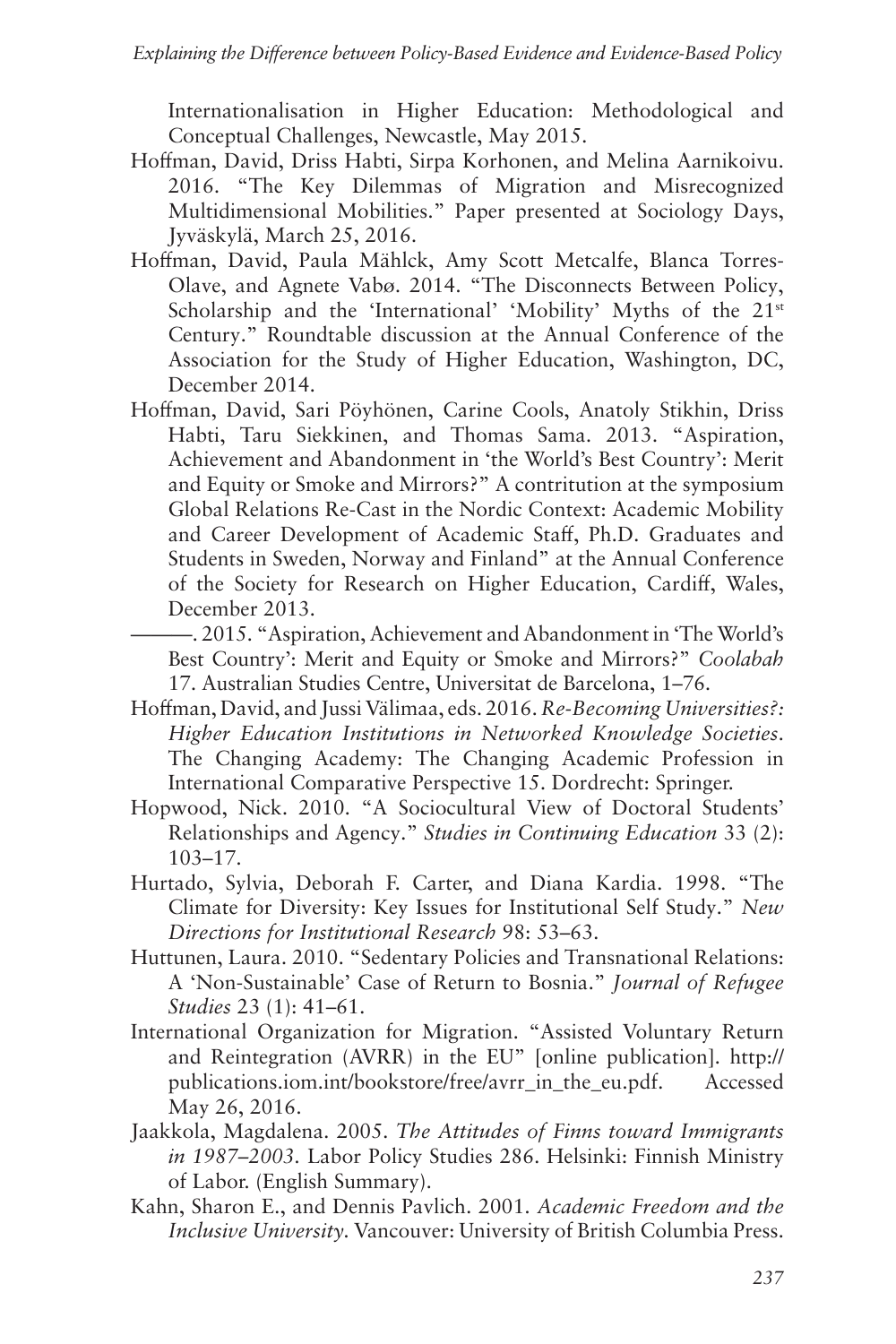- Kallo, Johanna. 2009. *OECD Education Policy: A Comparative and Historical Study Focusing on the Thematic Reviews of Tertiary Education.* [Jyväskylä]: Finnish Educational Research Association.
- Kauppinen, Ilkka. 2012. "Toward Transnational Academic Capitalism." *Higher Education* 64: 543–56.
- Käyhkö, Katinka, Ilona Bontenbal, and Minna Bogdanoff, eds. 2016. *"Open the Doors!"* Proceedings from the Migrants in Higher Education: Fostering Cooperation at Universities Seminar. Finnish University Partnership for International Development (UniPID). Jyväskylä: University of Jyväskylä.
- Kibreab, Gaim. 2003. "Citizenship Rights and Repatriation of Refugees." *The International Migration Review* 37 (1): 24–73.
- Kogan, Maurice, and Ulrich Teichler. 2007. "Key Challenges to Academic Profession and Its Interface with Management: Some Introductory Thoughts." In *Key Challenges to the Academic Profession*, edited by Maurice Kogan and Ulrich Teichler, 9–15. Kassel: International Center for Higher Education Research Kassel.
- Korhonen, Sirpa. In progress. "Positions in Transition: A Biographical-Narrative Study of Refugees Returning to Their Country of Origin*.*" Doctoral dissertation. Department of Language and Communication Studies. Jyväskylä: University of Jyväskylä.
- Kosmützky, Anna, and Terhi Nokkala. 2014. "Challenges and Trends in Comparative Higher Education." *Higher Education* 67 (4): 369–80.
- Kõu, Anu, Leonardus van Wissen, Jouke van Dijk, and Ajay Bailey. 2015. "A Life Course Approach to High-Skilled Migration: Lived Experiences of Indians in the Netherlands." *Journal of Ethnic and Migration Studies* 41 (10): 1644–63.
- Lochhead, Clarence. 2003. *The Transition Penalty: Unemployment among Recent Immigrants to Canada*. Working Paper. Ottawa: Canadian Labor and Business Center.
- Lowell, Lindsay. 2008. "Highly Skilled Migration." In *World Migration 2008: Managing Labour Mobility in the Evolving Global Economy*, edited by Gervais Appave and Ryszard Cholewinski [and collaborators], 51–76. Geneva: International Organization for Migration. https://publications.iom.int/system/files/pdf/wmr\_1.pdf.
- Mantai, Lilia, and Robyn Dowling. 2015. "Supporting the PhD Journey: Insights from Acknowledgements." *International Journal for Researcher Development* 6 (2): 106–21.
- Marginson, Simon. 2006. "Putting 'Public' Back into the Public University." *Thesis Eleven* 84 (1): 44–59.
- Marginson, Simon, Peter Murphy, and Michael A. Peters. 2009. *Global Creation: Space, Mobility, and Synchrony in the Age of the Knowledge Economy.* New York: Peter Lang.
- Marginson, Simon, and Marijk van der Wende. 2007. *Globalisation and Higher Education*. OECD Education Working Papers 8. Paris: Organization for Economic Cooperation and Development.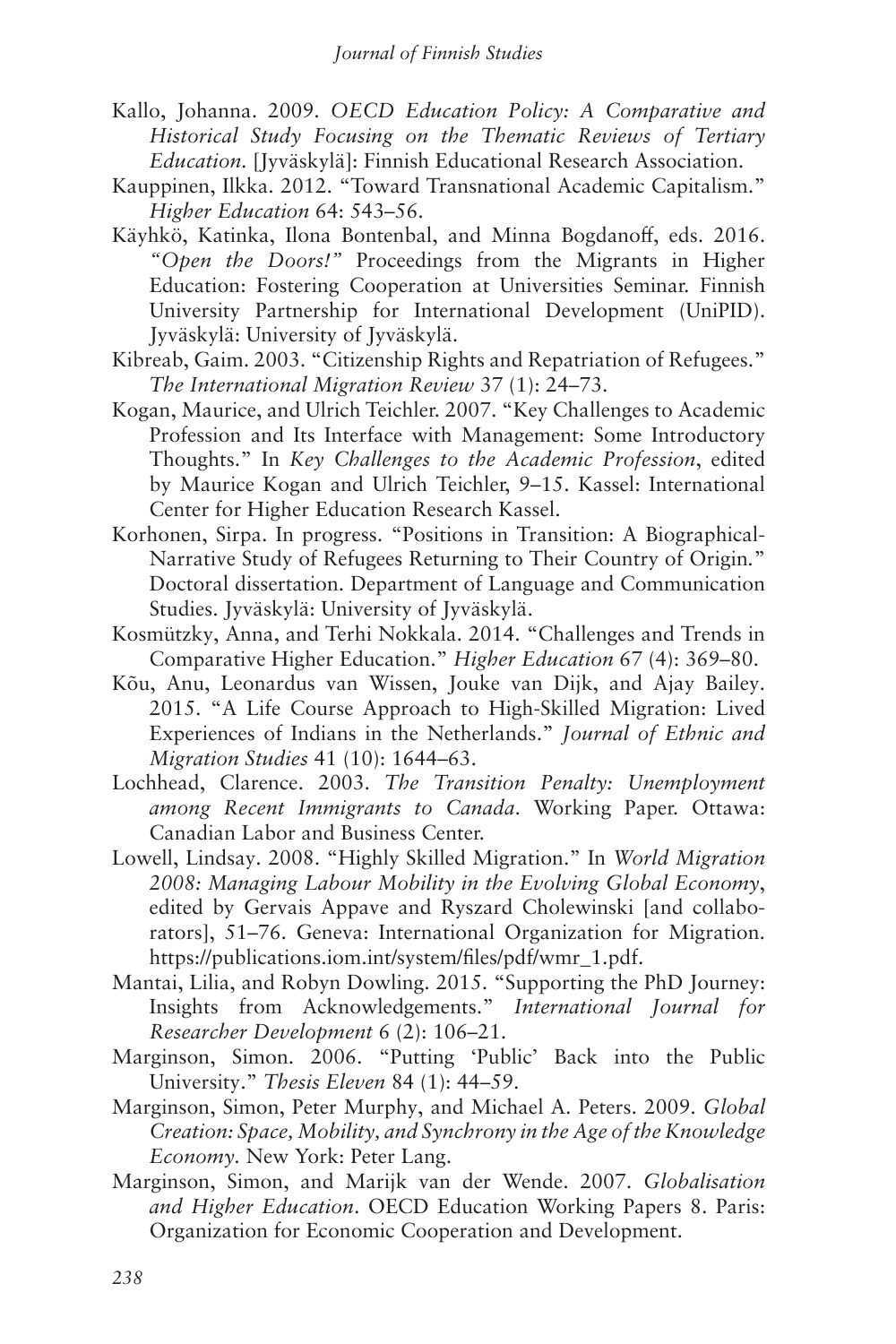- McAlpine, Lynn, Marian Jazvac-Martek, and Nick Hopwood. 2009. "Doctoral Student Experience in Education: Activities and Difficulties Influencing Identity Development." *International Journal for Researcher Development* 1(1): 97–109.
- Mills, Charles W. 1959. *The Sociological Imagination.* New York: Oxford University Press.
- Muggeridge, Helen, and Giorgio Doná. 2006. "Back Home? Refugees' Experiences of Their First Visit Back to Their Country of Origin." *Journal of Refugee Studies* 19 (4): 415–32.
- Neiterman, Elena, and Ivy Bourgeault. 2012. "Conceptualizing Professional Diaspora: International Medical Graduates in Canada." *Journal of International Migration and Integration* 13 (1): 39–57.
- OECD. 2008. *The Global Competition for Talent: Mobility of the Highly Skilled*. Paris: Organization for Economic Cooperation and Development.
- Oliver, Elizabeth A. 2009. "Promoting Women? Lessons Learned from a Study of Mobility and Fixed Term Work in Early Career Researchers." In *Gender and Migration in 21st Century Europe*, edited by Helen Stalford, Samantha Velluti, and Samantha Currie, 63–85. Aldershot: Ashgate.
	- ———. 2012. "Living Flexibly? How Europe's Science Researchers Manage Mobility, Fixed-Term Employment and Life Outside of Work." *International Journal of Human Resource Management* 23 (18): 3856–71.
- Pashby, Karen. 2015. "Ethical Internationalization in Higher Education in Times of Global Crises." Conference keynote presented at Rethinking Internationalization Seminar, Newcastle, May 14, 2015.
- Pusser, Brian, Ken Kempner, Simon Marginson, and Imanol Ordorika, eds. 2012. *Universities and the Public Sphere: Knowledge Creation and State Building in the Era of Globalization*. New York: Routledge.
- Rhoades, Gary, and Sheila Slaughter. 2004. *Academic Capitalism and the New Economy: Markets, State, and Higher Education.* Baltimore: Johns Hopkins University Press.
- Ryan, Louise. 2015. "Friendship-making: Exploring Network Formations through the Narratives of Irish Highly Qualified Migrants in Britain." *Journal of Ethnic and Migration Studies* 41 (10): 1664–83.
- Saxenian, Annalee. 2006. *The New Argonauts: Regional Advantage in a Global Economy*. Cambridge, MA: Harvard University Press.
- Scollon, Ron, and Suzie Wong Scollon. 2004. *Nexus Analysis: Discourse and the Emerging Internet.* London: Routledge.
- Sheller, Mimi, and John Urry. 2006. "The New Mobilities Paradigm." *Environment and Planning A: Economy and Space* 38 (2): 207–26.
- Slaughter, Sheila, and Brendan Cantwell. 2012. "Transatlantic Moves to the Market: The United States and the European Union." *Higher Education* 63 (5): 583–606.